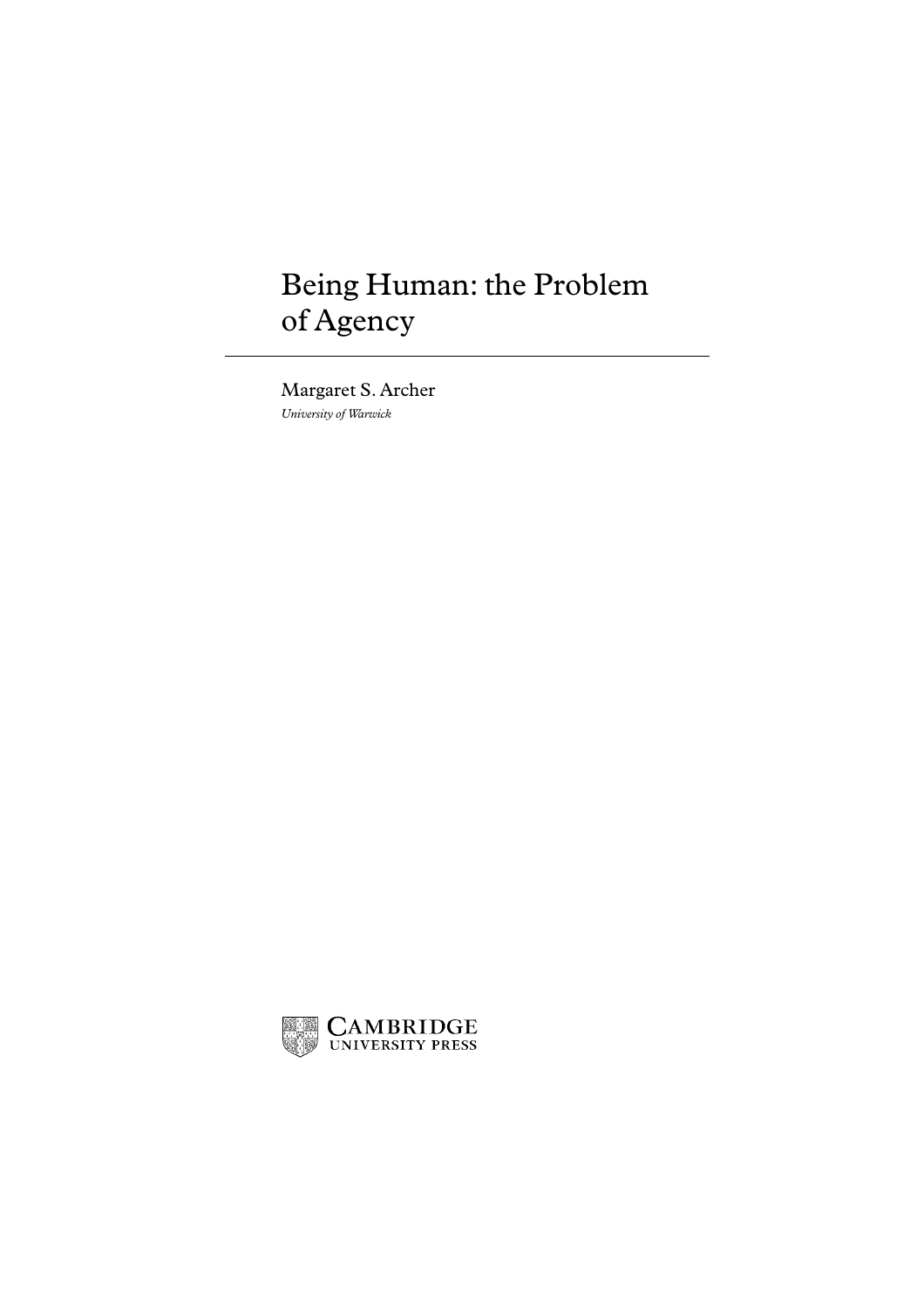PUBLISHED BY THE PRESS SYNDICATE OF THE UNIVERSITY OF CAMBRIDGE The Pitt Building, Trumpington Street, Cambridge, United Kingdom

CAMBRIDGE UNIVERSITY PRESS

The Edinburgh Building, Cambridge CB2 2RU, UK www.cup.cam.ac.uk 40 West 20th Street, New York NY 10011-4211, USA www.cup.org 10 Stamford Road, Oakleigh, Melbourne 3166, Australia Ruiz de Alarcón 13, 28014 Madrid, Spain

© Margaret S. Archer 2000

This book is in copyright. Subject to statutory exception and to the provisions of relevant collective licensing agreements, no reproduction of any part may take place without the written permission of Cambridge University Press.

First published 2000

Printed in the United Kingdom at the University Press, Cambridge

*Typeface* Plantin 10/12 *System* QuarkXPress™ [SE]

*A catalogue record for this book is available from the British Library*

ISBN 0 521 79175 8 hardback ISBN 0 521 79564 8 paperback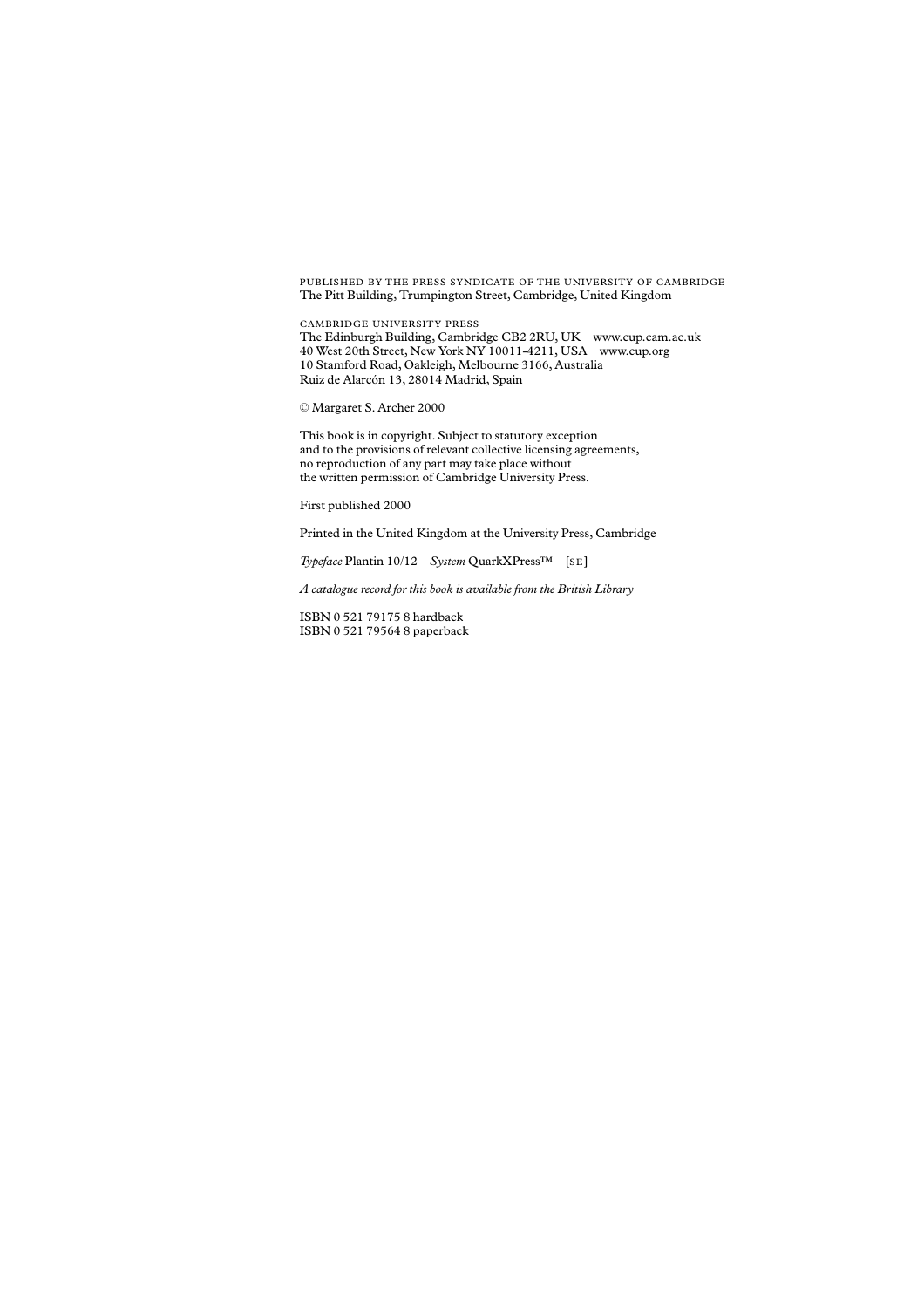# **Contents**

| List of figures<br>Acknowledgements |                                                                        | page viii<br>$\mathbf x$ |
|-------------------------------------|------------------------------------------------------------------------|--------------------------|
|                                     | Introduction                                                           | $\mathbf{1}$             |
| <b>Part I</b>                       | The impoverishment of humanity                                         |                          |
| 1                                   | Resisting the dissolution of humanity                                  | 17                       |
| $\overline{c}$                      | Modernity's man                                                        | 51                       |
| 3                                   | Society's being: humanity as the gift of society                       | 86                       |
| <b>Part II</b>                      | The emergence of self-consciousness                                    |                          |
| 4                                   | The primacy of practice                                                | 121                      |
| 5                                   | The practical order as pivotal                                         | 154                      |
|                                     | The emergence of personal identity<br><b>Part III</b>                  |                          |
| 6                                   | Humanity and reality: emotions as commentaries on<br>human concerns    | 193                      |
| 7                                   | Personal identity: the inner conversation and emotional<br>elaboration | 222                      |
|                                     | Part IV The emergence of social identity                               |                          |
| 8                                   | Agents: active and passive                                             | 253                      |
| 9                                   | Actors and commitment                                                  | 283                      |
|                                     | Conclusion: the re-emergence of humanity                               | 306                      |
| Index                               |                                                                        | 320                      |
|                                     |                                                                        | vii                      |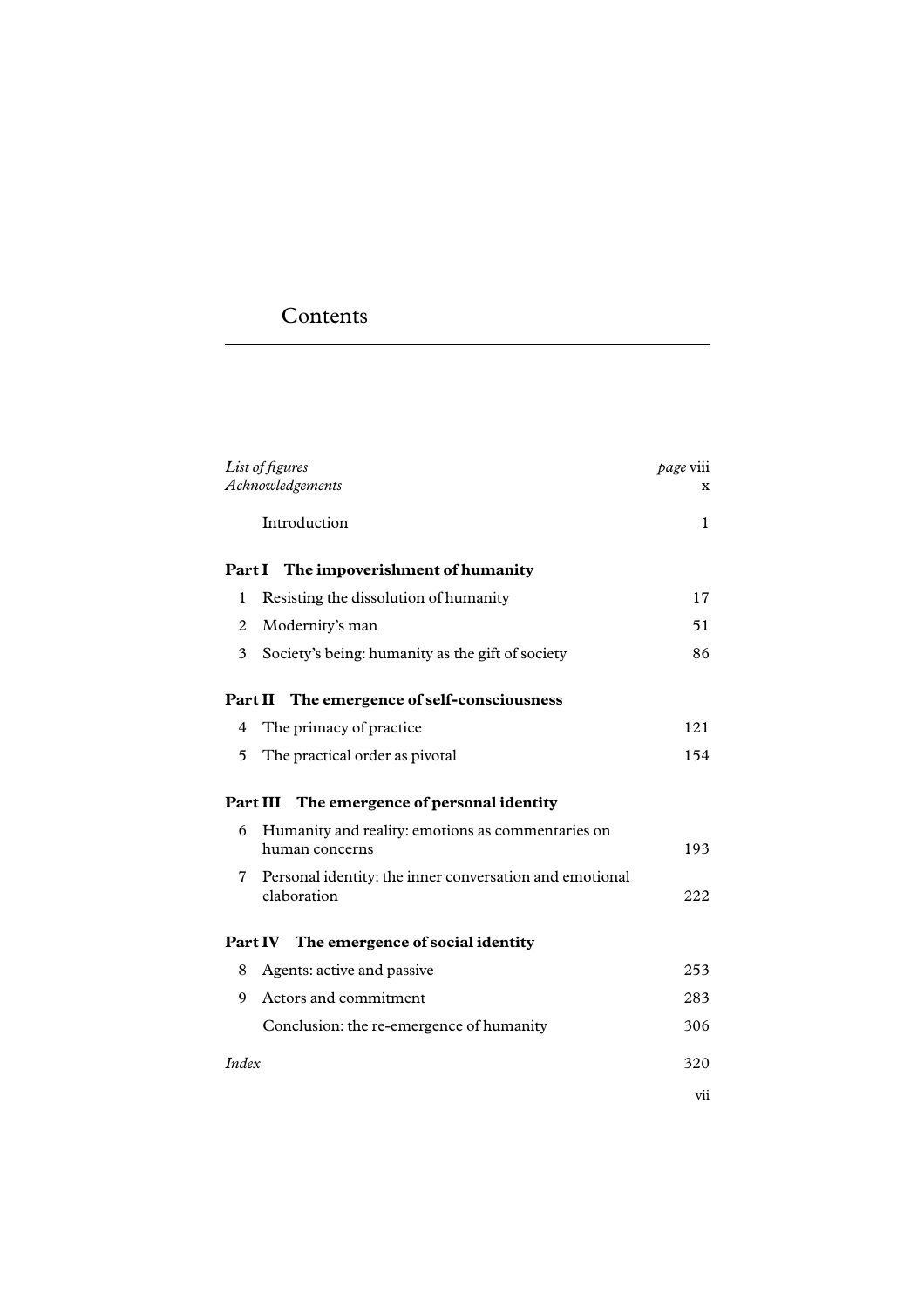# Figures

| 3.1 Harré's ontologies of science and society                    | page 89 |
|------------------------------------------------------------------|---------|
| 3.2 The development of Society's Being                           | 107     |
| 3.3 The orthodox Vygotskyan square (Harré)                       | 115     |
| 3.4 The social realists' square (Archer)                         | 115     |
| 5.1 Three orders of reality and their respective forms of        |         |
| knowledge                                                        | 162     |
| 5.2 Relations between embodied, practical and discursive         |         |
| knowledge                                                        | 179     |
| 6.1 The emergence of (first-order) emotions                      | 199     |
| 6.2 Emotional emergence in the natural order                     | 205     |
| 6.3 Emotional morphogenesis in the natural order                 | 207     |
| 7.1 Elster's cognitive transmutation of emotion                  | 224     |
| 8.1 Realism's account of the development of the stratified human |         |
| being                                                            | 260     |
| 8.2 The morphogenesis of corporate agency                        | 268     |
| 8.3 Structural and cultural configurations reproducing           |         |
| morphostasis in society and agency                               | 271     |
| 8.4 Structural and cultural configurations generating            |         |
| morphogenesis in society and agency                              | 277     |
| 8.5 The double morphogenesis of agency                           | 279     |
| 9.1 The acquisition of social identity                           | 295     |
| 9.2 The emergence of personal and social identity                | 296     |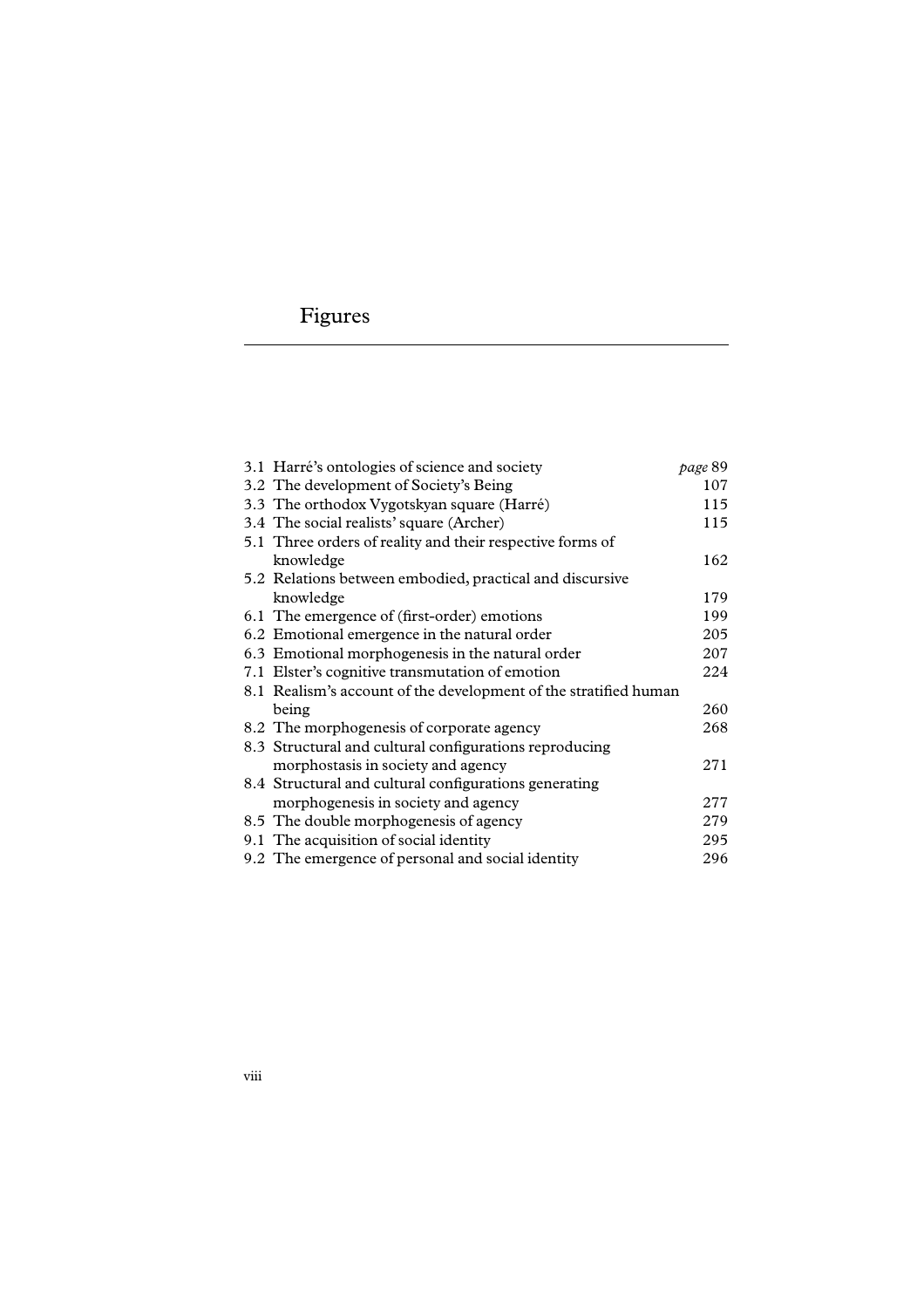Humanity is seen as the linchpin of agency in general and is therefore crucial to how one side of the 'problem of structure and agency' is conceptualised.1 Too often we are presented with reductionist accounts, which either make all that we are the gift of society or, conversely, which claim that all society is can be derived from what we are. Instead, both humanity and society have their own *sui generis* properties and powers, which makes their interplay the central issue of social theory for all time. This book is concerned with the emergence of our human properties and powers. They are relational: stemming from the way our species is constituted, the way the world is and the necessity of their mutual interaction.The relations between the two, being universal, supply the anchor which moors our elaborated human forms as Selves, Persons, Agents and Actors, and thus sets limits to their variability. Humanity, as a natural kind, defies transmutation into another and different kind. It is this which sustains the thread of intelligibility between people of different times and places, and without it the thread would break. It is this too which underpins our moral and political responsibilities to humankind *despite* the socio-cultural differences of groups – for these are never big enough for them to leave the human family and dispense us from our obligations to family members.

Another way of putting this is that human interaction with the world constitutes the transcendental conditions of human development, which otherwise remain as unrealised *potentia* of our species. However, it must be stressed from the start that there is more to the world than society (which until recently would have been unnecessary), and that all of its constituent orders contribute to our human being and to what it is to be human in the world. Indeed, my key argument maintains that it is

<sup>11</sup> Although these large claims were made in the first two parts of this trilogy (*Culture and Agency*, Cambridge University Press, 1988 and *Realist Social Theory: The Morphogenetic Approach*, Cambridge University Press, 1995), their justification was postponed until this last volume. This book is intended to redeem the promissory notes scattered through the previous ones.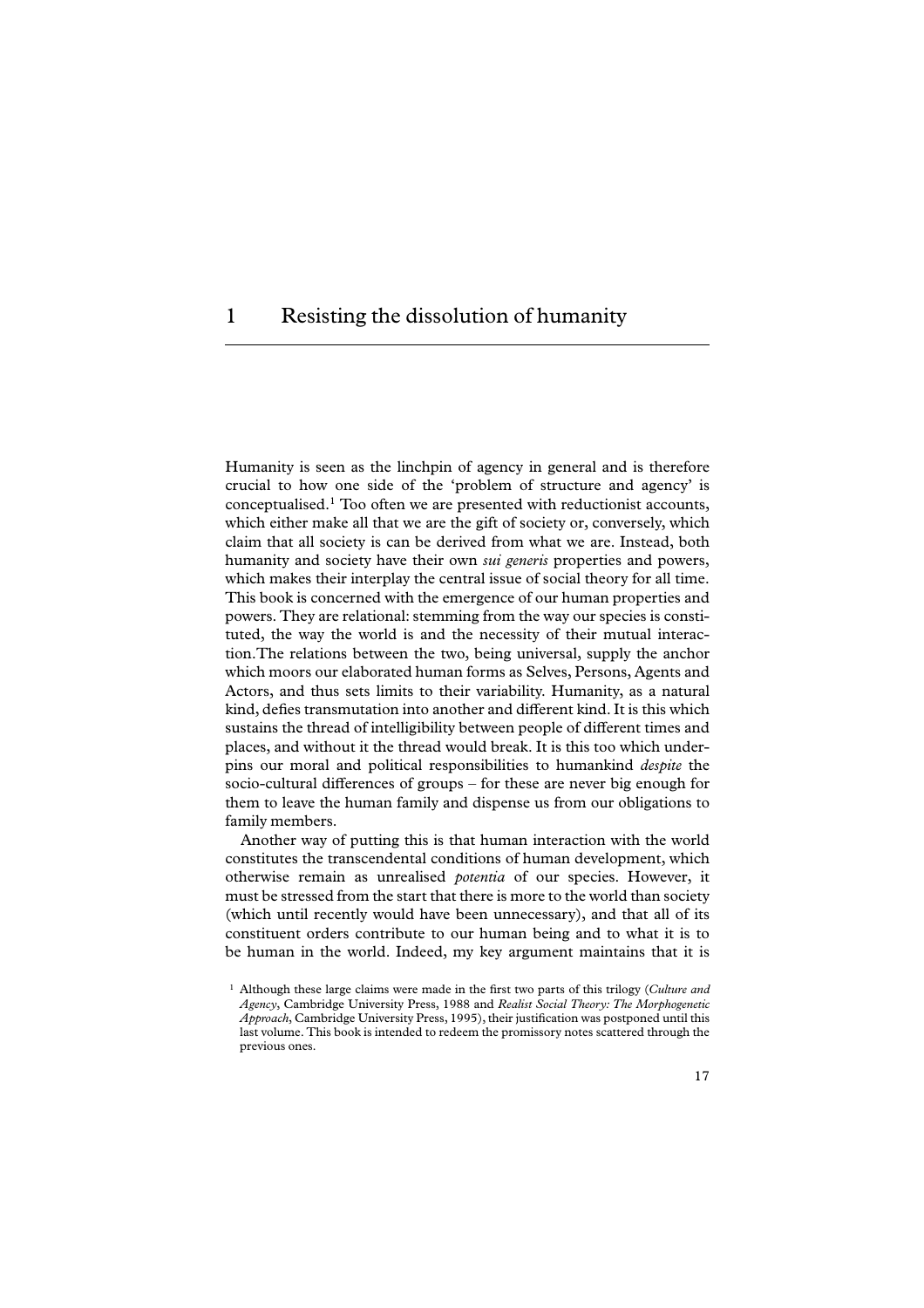precisely because of our interaction with the natural, practical and transcendental orders that humanity has prior, autonomous and efficacious powers which it brings to society itself – and which intertwine with those properties of society which make us social beings, without which, it is true, we would certainly not be recognisably human. This book will confine itself to working on our feet of clay, that is our relations with the natural and practical orders of reality, because these are all that are needed for the defence of humanity as *sui generis* within sociology.

My stress upon the transcendental necessity of relations with nature for the possibility of being a human, should clearly serve to separate this view of common humanity from the Enlightenment model of intrinsically rational 'Man', characterised by 'his'2 mastery over nature. Here the natural relations of people are neither ones confined to instrumental rationality nor ones which can be captured by notions of mastery. Indeed our most basic practices, basic in terms of our physical survival, are better portrayed as our embodied accommodation to the mercy of nature, and not the other way around. As we accommodate, we do indeed learn things, *inter alia*, about means and ends but these come after the event; they cannot be construed as part of our natural attitude in advance.

It should be clear that my objective is to reclaim the notion of common humanity, even if its practical grounding has not yet been explicated. Although the present work distances itself from the Enlightenment concept of man, it does not do so by the radical device of de-centring, dissolving or demolishing the human subject. Because the aim is to salvage a workable notion of humankind, this book is also hostile to the postmodernist mood, where the inclination of theorists is to distance themselves from the metaphysics of modernity by scrapping humanity. I wish to reclaim human beings as the ultimate *fons et origio* of (emergent) social life or socio-cultural structures, rather than subjugating humanity, as if it were the epiphenomenon of social forces.

The following quotations from leading postmodernists ( their immediate predecessors and fellow-travellers) reflect not only the 'death of Man' but also the method of his demise. What could appear on the death certificate is 'asphyxiation by social forces'.

'I believe the ultimate goal of the human sciences to be not to constitute, but to dissolve man.' (Lévi-Stauss)<sup>3</sup>

 $2$  Rational 'Man' was the term current in Enlightenment thinking. Because it is awkward to impose inclusive language retrospectively and distracting to insert inverted commas, I reluctantly abide with the term Man, as standing for humanity, when referring to this tradition, its heirs, successors and adversaries.

<sup>13</sup> C. Lévi-Strauss, *The Savage Mind*, London, 1966.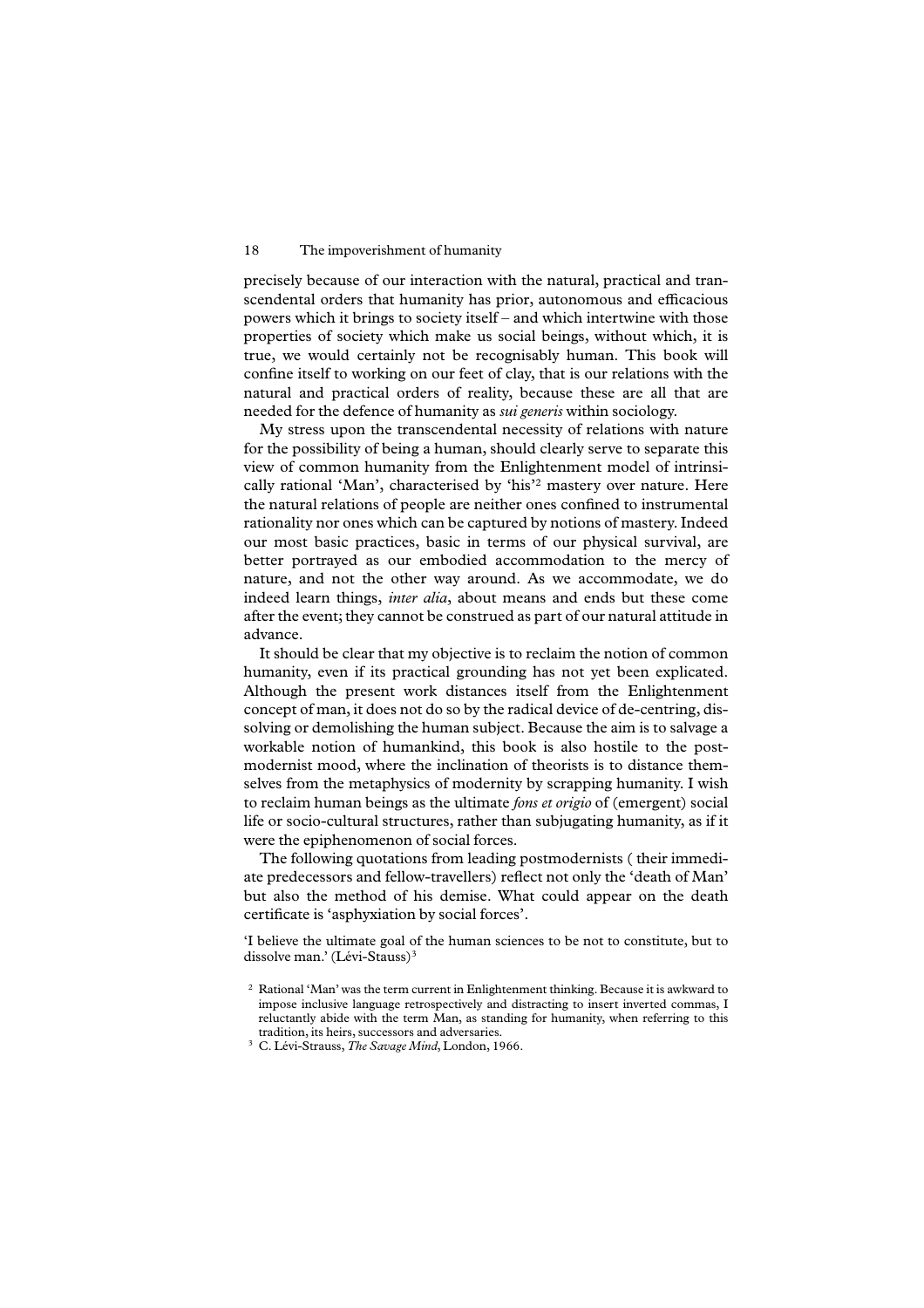(Humanity) that 'spongy referent, that opaque but equally translucence reality, that nothingness' an 'opaque nebula whose growing density absorbs all the surrounding energy and light rays, to collapse finally under its own weight'.  $(Baudrillard)<sup>4</sup>$ 

'Man would be erased, like a face drawn in sand at the edge of the sea.'  $(Foucault)<sup>5</sup>$ 

'With the spread of postmodernist consciousness we see the demise of personal definition, reason, authority, commitment, trust, the sense of authenticity, sincerity, belief in leadership, depth of feeling and faith in progress. In their stead, an open slate emerges on which persons may inscribe, erase and rewrite their identities as the ever-shifting, ever-expanding and incoherent network of relationships invites or permits.' (Gergen)<sup>6</sup>

'Identities are points of temporary attachment to the subject positions which discursive practices construct for us. They are the result of a successful articulation or "chaining" of the subject into the flow of discourse.' (Stuart Hall)7

'A *self* does not amount to much.' (Lyotard)8

'Socialisation . . . goes all the way down.'  $(Rorty)^9$ 

This displacement of the human subject and celebration of the power of social forces to shape and to mould is the epitome of what I have termed Downwards conflation. For 'a *self* does not amount to much'10 is a view redolent of the human being seen as 'indeterminate material' by Durkheim. To both, the epiphenomenal status of humankind deflects all real interest onto the forces of socialisation. People are indeed perfectly uninteresting if they possess no personal powers which can make a difference. Of course, if this is the case then it is hard to see how they can offer any resistance, for even if it is ineffectual it has to stem from someone who at least amounts to the proportions of an irritant (and must thus be credited minimally with the personal power to challenge). Foucault was to face the problems set up by this one-dimensional, sociocentric account and there is evidence in his later work that he began to reinstate a more robust self concept, one strong enough to restore the 'problem of structure and agency' which the notion of resistance

<sup>14</sup> J. Baudrillard,*In the Shadow of the Silent Majorities*, New York, Semiotext(e), 1983.

<sup>15</sup> M. Foucault, *The Order of Things*, New York, Random House, 1970, p. 387.

<sup>16</sup> Gergen, *The Saturated Self*, New York, Basic Books, 1991.

<sup>17</sup> Stuart Hall, 'Who Needs Identity?', in Hall, S. and Du Gay, P. (eds.), *Questions of Cultural Identity*, London, Sage, 1996.

<sup>&</sup>lt;sup>8</sup> J-F. Lyotard, *The Postmodern Condition*, Minneapolis, University of Minnesota Press, 1984.

<sup>19</sup> Richard Rorty, *Contingency, Irony and Solidarity*, Cambridge University Press,1989, p. 185.

<sup>10</sup> Lyotard, *The Postmodern Condition*, p. 15.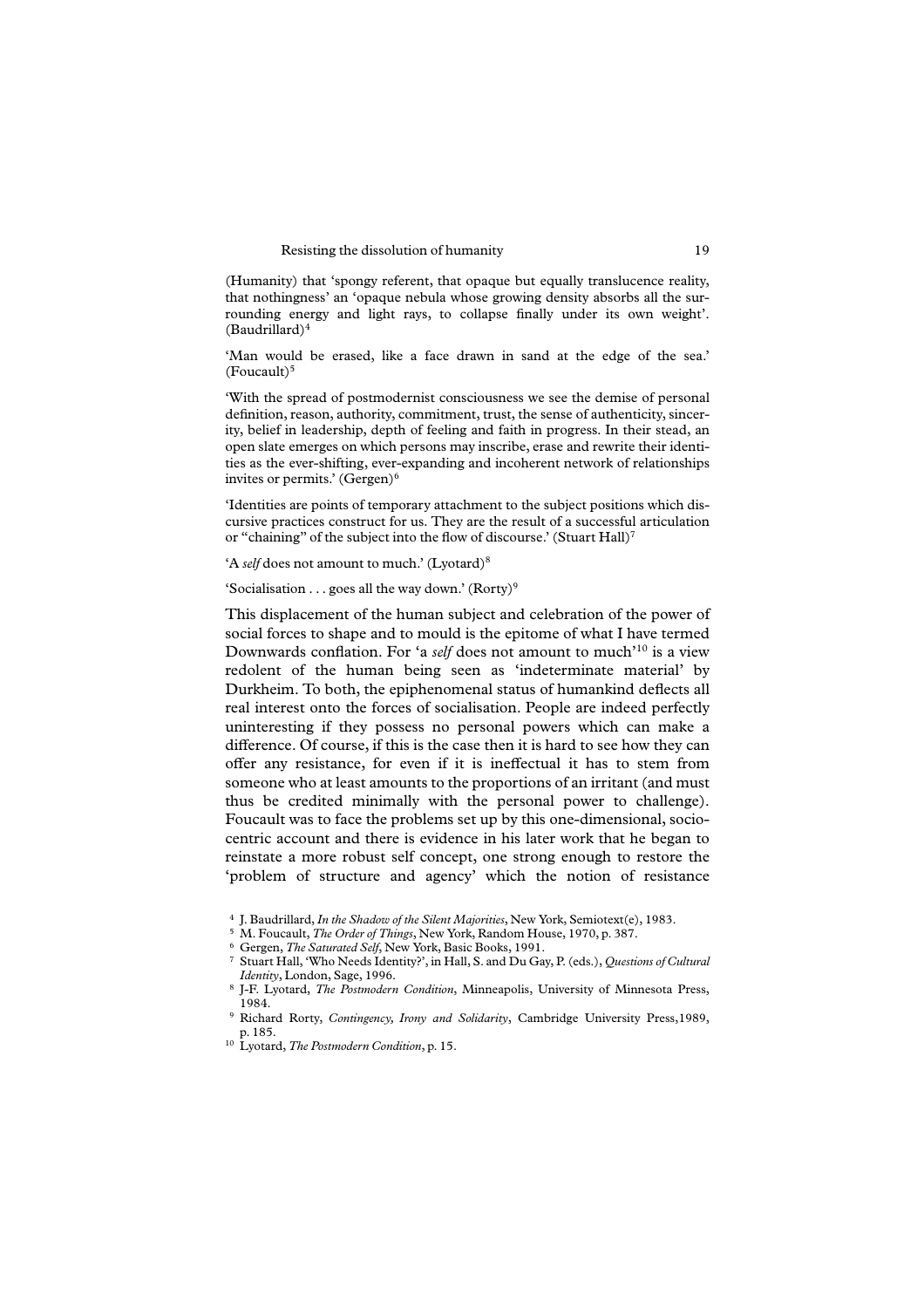ineluctably implies. In short the programme of dissolution turns out to be circular in that it returns grudgingly to examine the *two* terms and the interplay between them in order to account for outcomes. Explanation of these is, of course, the charter of the Analytical Dualism<sup>11</sup> advocated here, but there are crucial reasons why there can be no *rapprochement* with postmodernism which goes deeper than the fact that not all postmodernists have followed Foucault's re-turn.

There is a much more profound circularity running through postmodernist thought if it is to be regarded as a contribution to social theorising rather than a prolongation of the fiesta of May 1968: that is as an investigator of events rather than a participator in the *évènements.* This circularity concerns the stance taken towards anthropocentricism. Below I will consider three questions about the postmodernists' view of humanity whose answers ultimately tend to a very different conclusion from the brutalist presentation of humankind contained in the cluster of dismissive quotations just given. If we consider sequentially, (a) *why* this de-centring of Man?; (b) *how* was humanity dissolved?, and; (c) *what* personal self this leaves for sociological investigation and theorising?; the progression of answers comes full circle. And this is a vicious circle both for postmodernist consistency and for utility in social analysis.

The basic answer to 'Why de-centre?' was in order to demolish the anthropocentricism explicit in Rational Man as master of all he surveyed, with consciousness thus being the source of history. The answer to how he was dethroned was by installing an anti-humanism which made him the recipient rather than the maker of history. But when we come to what kind of consequences this has for the social 'sciences' there are three possible responses. The first sometimes tells us that we, as sociologists, have perished with humankind, washed away with the face of Man, for 'All that remains to be done is to play with the pieces' now that 'history has stopped.'12 We can make art but not sociology (who remains to appreciate these aesthetics we will leave to Rorty to tell). Ultimately, author-less texts without referents swing free as the product of disembodied forces, not the cumulative production of succeeding agential generations of critics. What we make of them is our game in the here and now.

The second bids us engage in an idealist reification of process-withouta-maker or discourse-without-a-speaker or texts-without-an-author, which ironically turns out to be anthropocentric for it installs the interpreter in a position of rhetorical authority in place of the absented intentional agent. Perhaps this accounts for its popularity, but it makes it a

<sup>11</sup> See, *Realist Social Theory*, ch. 6.

<sup>12</sup> Baudrillard, 'On Nihilism', *On the Beach*, 6, 1984, pp. 24–5.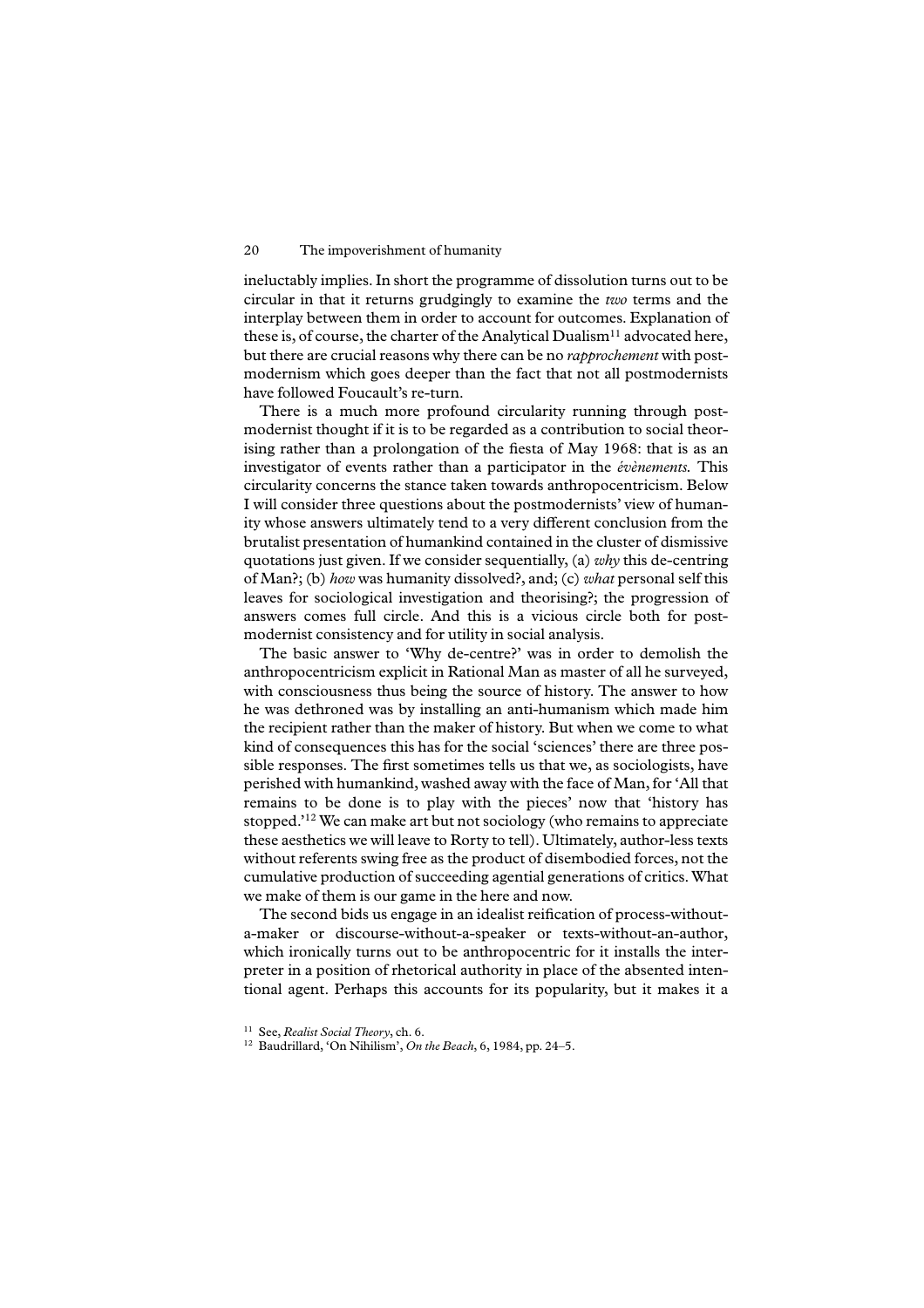thoroughgoing form of anthropocentricity, even though an intergenerational one, since successive interpreters must endlessly defer to their successors and their successors to their children's children's interpretations.

Yet there is a third answer, forthcoming externally from those disinclined to shake their sandals free of postmodernism and yet who seek instead a rescuable account of reason, truth and self embedded in it which can still sustain the sociological enterprise. The paradox is that this version recommits the anthropocentric fallacy with a vengeance. It concurs with the 'Death of God' at the price of resurrecting Man. For if a 'God's eye view' can provide no knowledge of the world, told in disembodied worldspeak, then our only recourse is to knowledge generated from our own human perspectives – incarnational and perspectival knowledge which has to reinvoke the human point of view. Both the circularity and the fallacy consist in now over-privileging people's emergent properties (PEPs), for our access to the social is via what human beings can tell us of it. Since they are not merely fallible (as we all agree) but necessarily limited in their perspectives, then structural and cultural emergent properties (SEPs and CEPs) are under-privileged because they can only be grasped through what people say. This is quite a different statement from the activity-dependence of social forms stressed by social realists. That never presumes full knowledgeability on the part of agents (we cannot discover the nature of social structure by administering questionnaires), whereas this does assume full agential discursive penetration. Or if it does not, it condemns the investigator to the same ignorance of social processes as their subjects. The reason is that we shall find this analysis to be confined to the Humean level of the event, for only the actual rather than the real is accessible to direct human perception from the human perspective.

As a social realist, I would seek to rescue social theory from both the postmodernists and their charitable humanistic defenders. For we must neither under- nor over-privilege human agency in our analytical approach. In contesting both the original and the derivative positions on humanity and its role in society and sociology alike, the realist does not seek to prop-up modernity's model of Man. We are just as critical of such attempts, represented by the Rational Choice theorists' model of the utility maximising bargain-hunter, as of demolished Man. Such latter-day proponents of the Enlightenment model are fully anthropocentric in their Upward conflation, for it is some property of people (usually their in-built rationality, though sometimes modified by social additives such as normativity) which is held to account for the entirety of the social context – by a process of aggregation. The deficiencies involved in reducing structure (SEPs) and culture (CEPs) to aggregate properties, rather than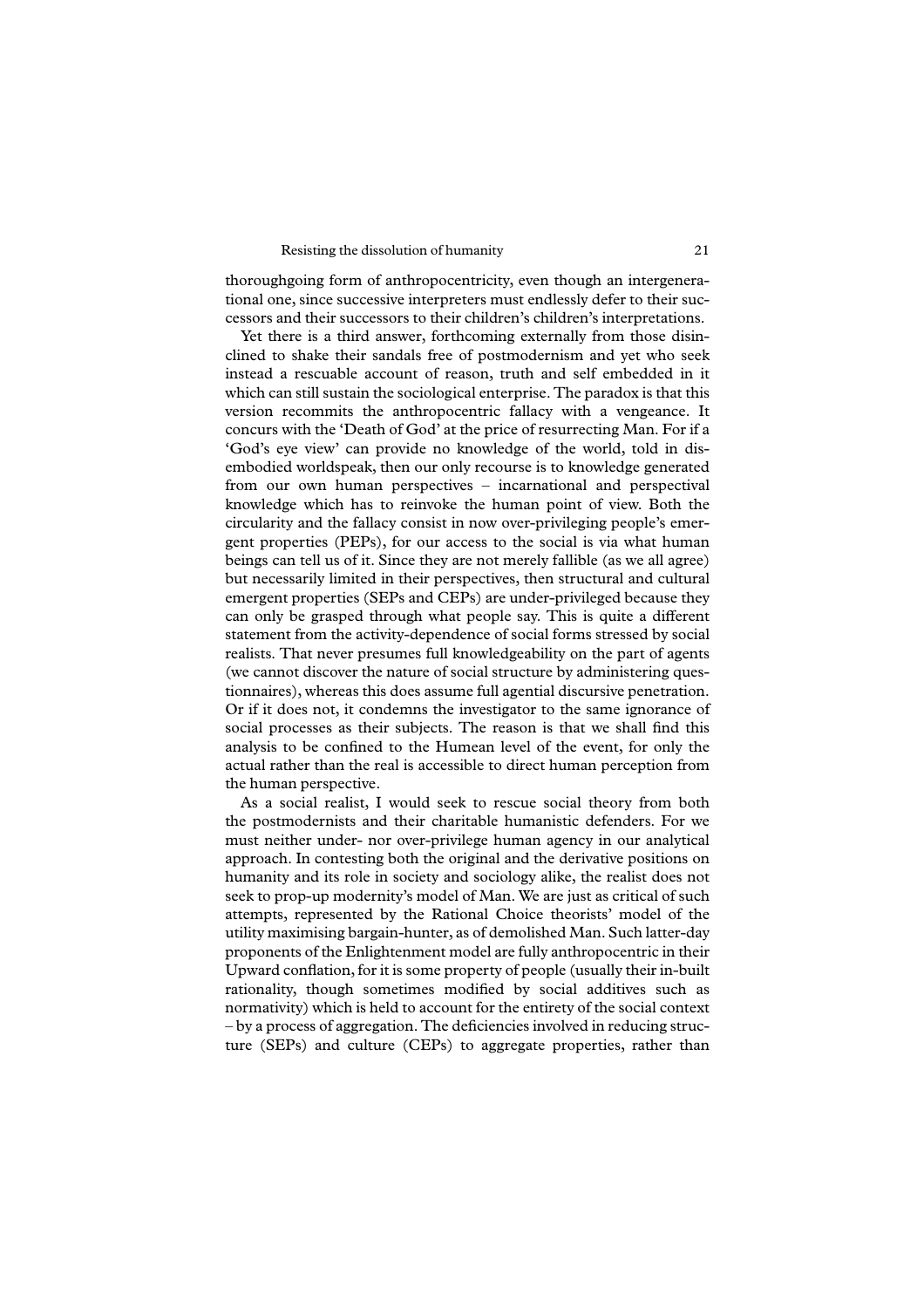emergent ones with their own causal powers, have been rehearsed in *Realist Social Theory* (ch.2 ), but it is the sourceless, fully asocial, rational abstraction which stands for agency which is criticised here (see chapter 2).

Instead of rehabilitating Enlightenment Man with his incorporeal consciousness, or any equally mentalistic portrayals of humanity, social realism makes our real embodied selves living in the real world really load-bearing. It constitutes a naturalistic account of consciousness rather than taking the latter as an *a prioristic* endowment. Nevertheless, contra postmodernism, this is an account of consciousness with a real history which, in turn, ultimately accounts for there being real world history. Far from being groundless, it is firmly grounded in the natural praxis of humanity; ways of being in the world without which the species would not survive as a natural kind to develop its potential properties – all of which at conception only exist *in potentia*. These natural relations are the source not only of consciousness but also of our distinctive self reflexivity, whose origins are equally practical. It should be noted, to complete this aerial view, that this insistence upon natural praxis does not align the humankind conceptualised by realists with the ontology of praxis held by Central Conflationists, such as advocates of Structuration Theory.13 For their 'ontology of praxis' would deny the autonomy, priority and causal efficacy of natural relations, since every practice is held to draw upon socio-structural properties. It therefore also denies questions about the interplay between natural and social practices, which cannot even be addressed from within that framework.

# **I Social imperialism and linguistic terrorism**

However, to return to postmodernism as the *apogée* of Downwards conflation, let us trace through my contentious claim that this most avowedly anti-humanist stance actually does come full circle to advocate an unacceptably anthropocentric position. We begin by returning to the three questions listed above.

## *Why de-centre humanity?*

Postmodernists usually pay their intellectual respects to Nietzsche. In particular they align themselves with him in attacking the Enlightenment for having allowed the 'death of God' to issue in titanic Man (as if thought abhors a vacuum in the cult of personality). Thus with the secularisation

<sup>13</sup> See *Realist Social Theory*, ch. 4.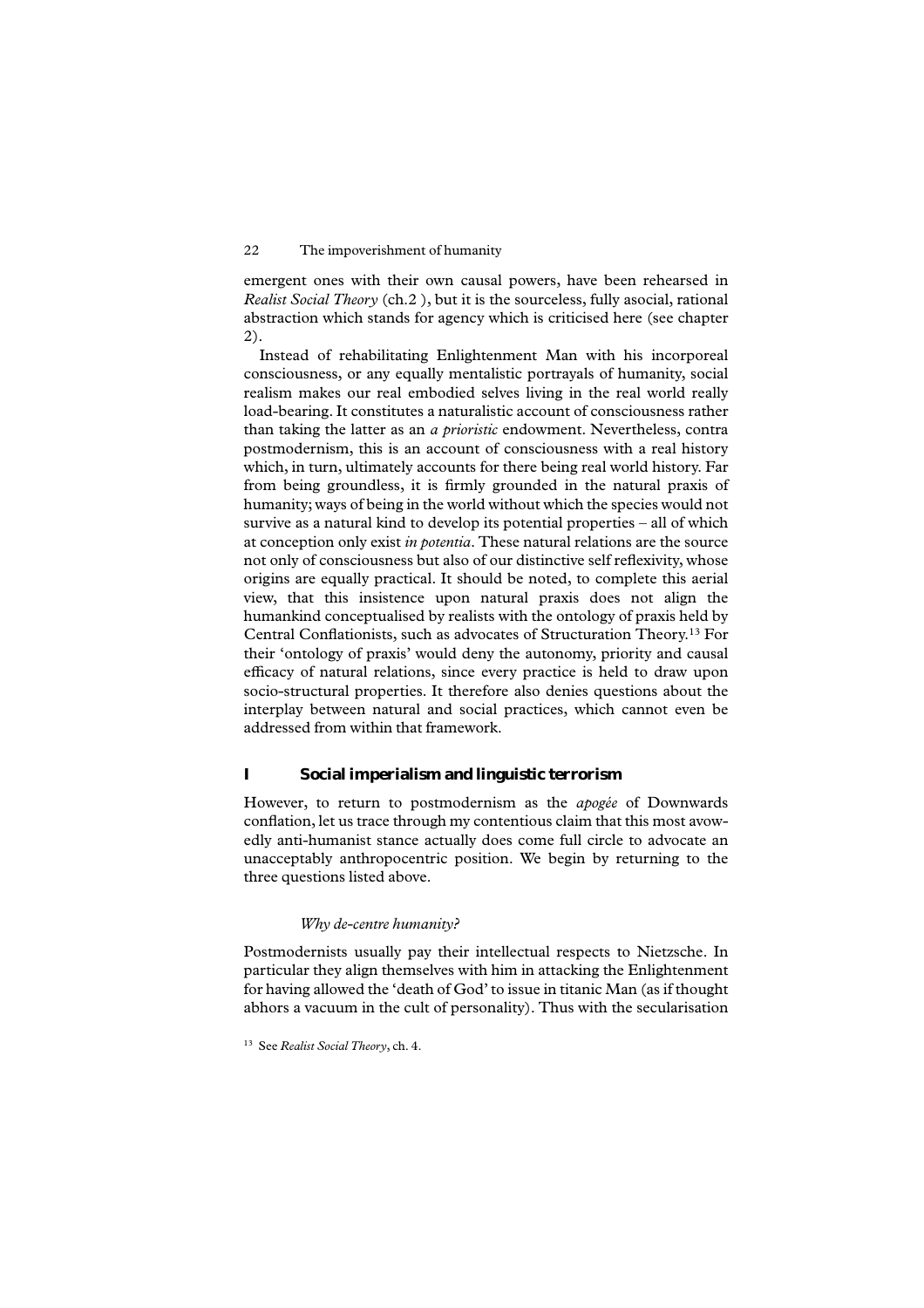of modernity went a progressive humanistic endorsement of human selfdetermination, of people's powers to come to know the world, master their environment and thus control their own destiny as the 'measure of all things'. This lies at the heart of humanism, a tough doctrine not to be confused with secularised humaneness: it is not the latter gentle belief that 'people matter', but the more strident doctrine that nothing matters at all except in so far as it matters to man.

As Kate Soper puts it, this 'Humanist thought is very commonly described as "anthropocentric": it places Man at the centre. But there are different ways of doing so. One is to assume from the outset an opposition between an "external", objectively existing world on the one hand, and human subjects possessed of consciousness, on the other. In this view, "Man" is conceived as standing "outside" the reality which is given him in consciousness. It is a standpoint that promotes and endorses an instrumental conception of the relations between humanity and the nonhuman or "natural" world: Nature exists for Man, who by means of an objective knowledge of its workings, harnesses it in the service of human ends.'14 This seems a very fair encapsulation of the Enlightenment model of the modern self. Not only does this self stand outside nature as its master, it also stands outside history as the lone individual whose relations with others are not in any way constitutive of the self, but are merely contingent accretions, detachable from our essence. Thus the modern self is not contingently made but is universally given. Because all that is contingent can be stripped from this self, it can step forward as a purely logocentric being whose consciousness, freed from any embedding in historical circumstances, can pellucidly articulate the cosmic story. As the 'Pure Visitor' in Gellner's terms,<sup>15</sup> logocentric man is by nature the perfect recorder (he does not have the moral struggle of honest Chroniclers, condemned in advance to fail in eradicating their subjective biases). The metaphysics of modernity thus adduced a model of instrumentally rational man who could attain his ends in the world by pure *logos*, a rationality working through the formal manipulation of linguistic symbols to generate truth.

Yet the very quest for truth is dismissed by postmodernists as a human *folie de grandeur*. It was dismissed in part (the one that concerns us here) because of the fundamental error entailed in holding human consciousness to be the mirror of nature. The human subject is not the 'origin' of knowledge, nor is meaning derived from what is self-evident to the human mind. Indeed, since there is no progressive mastery, either

<sup>14</sup> Kate Soper, *Humanism and Anti-Humanism*, London, Hutchinson, 1986, p. 24.

<sup>15</sup> Ernest Gellner, *Thought and Change*, London, Weidenfeld and Nicolson, 1964, pp. 105–13.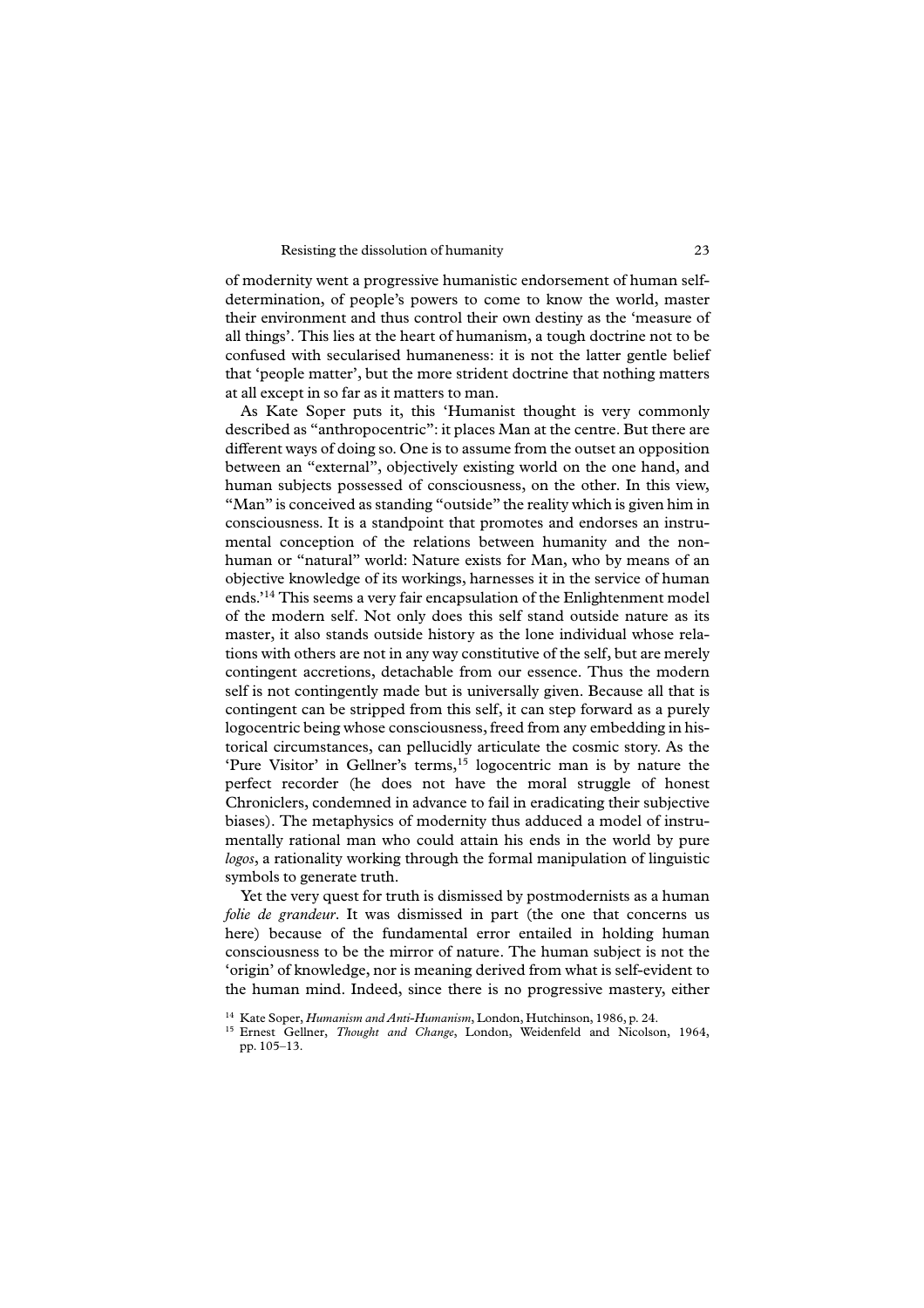epistemological or ontological, neither is there a story to be told about the mastery of progress. With the anathematisation of such historical metanarratives came the explicit concern with the whole status of history, and who, if anyone 'made it'. To privilege human makers is to misconstrue historical thought as humanist mythology: it is to throw up the Cartesian *cogito* onto the big screen and backwards over time. Instead, to Lévi-Strauss, history has neither meaning, nor subject, nor object – 'We have only to recognise that *history is a method with no distinct object corresponding to it* to reject the equivalence between the notion of history and the notion of humanity which some have tried to foist on us with the unavowed aim of making historicity the last refuge of a transcendental humanism.'16

Where then does that leave humankind? Not as the makers of history, because history as metanarrative is dead, not as the honest chronicler because truth is dead, and not as the external observer because our referential language is dead too. These fatalities spell the dethronement of the previous masters of nature, but what status do they now occupy? Those who previously harnessed nature and made history progress are now themselves harnessed and subjugated. Instead of being the subjects who mediated these realities through their consciousness and rationality, the fact that referential reality has died the death too means that they are subjected to the play of meanings which are all that remain. Demoted from being makers of something real, true and progressive, once all of these terms have been contested, humankind itself figures among the 'made'. Meanings now become constitutive of humanity itself and not vice versa. Our status is that of semiological objects, *homo significans*, or cultural subjects. And culture itself has shrunk: there is neither the cultural cut and thrust amongst groups with real interests, nor the continuous elaboration of the Cultural System with internal relationships of contradiction and complementarity as its emergent properties, which impinge causally upon interested parties, as was described in *Culture and Agency*. Instead, to Lacan, 'culture could well be reduced to language'.17

The postmodernist denies human subjects any form of external mastery over society's development and form, in opposition to the Enlightenment model which gave them complete sway. The intermediate position where structure and agency conjointly determine society's trajectory, whose shape is an unintended consequence conforming to the exact desires of no one, is passed over. If humankind cannot be the master of society it becomes the slave of one of its sub-systems, culture, restrictively presented as language. In the next section, which deals with how

<sup>16</sup> C. Lévi-Strauss, *The Savage Mind*, London, 1966, p. 269. My italics.

<sup>17</sup> J. Lacan, *Ecrits*, London, 1997, p. 148.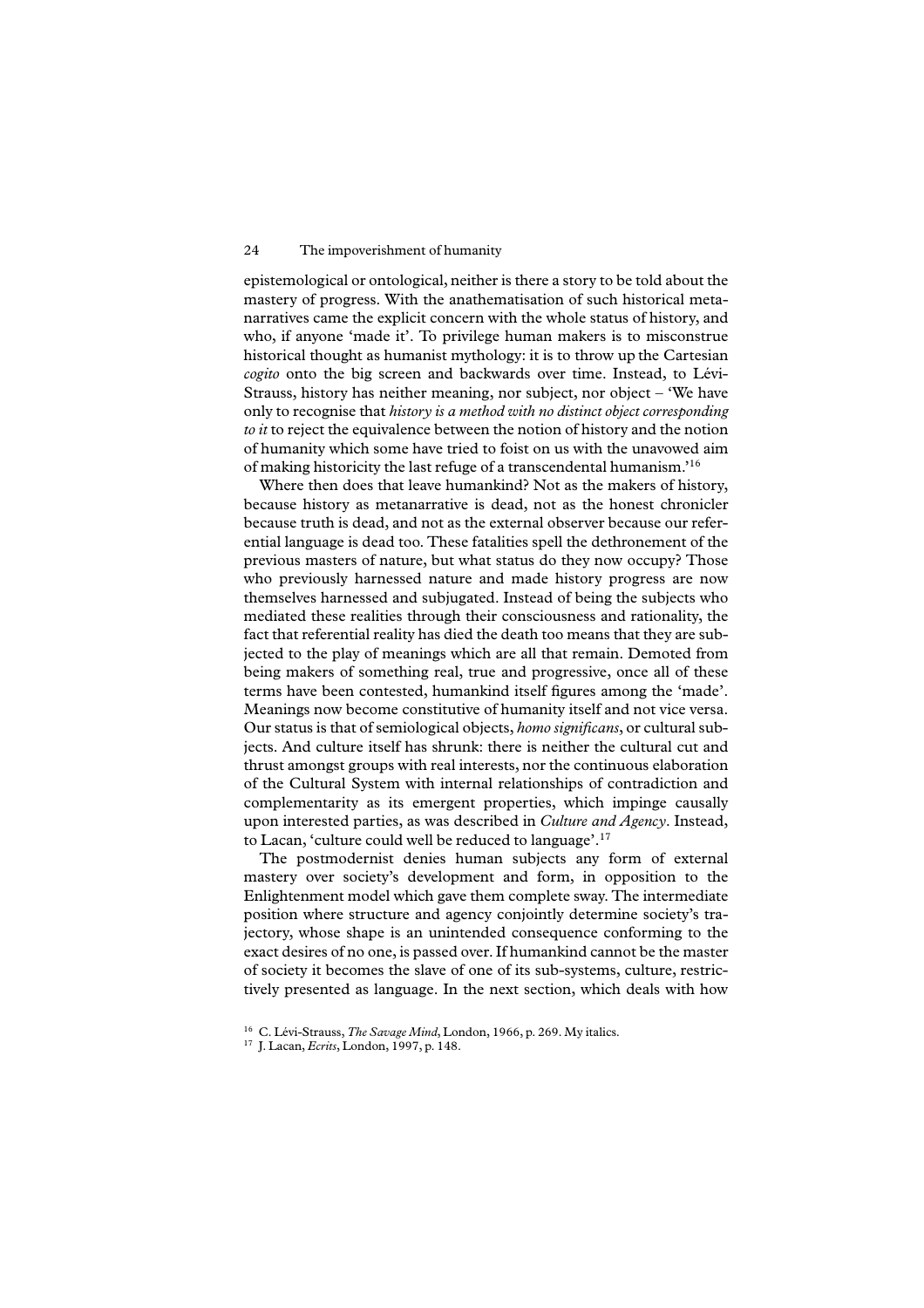humanity was lost, we will find a common thread uniting structuralist, post-structuralist and full-blown postmodernist thought, namely 'the concern is with the universal inscription of humankind within language and systems of codification which regulate all human experience and activity, and therefore lie beyond the control of either individuals or social groups.'18 However, in trying to answer why humanity was de-centred in terms of a revulsive reversal of the primacy assigned to it by the Enlightened model, a major difficulty has already been encountered. Since all that now constitutes our selves are local contingencies, then this presages the collapse of any concept of self identity *qua* human beings. The de-centring of the Enlightenment concept of the human being leads directly to an actual dissolution of the self which is then kaleidoscopically shaped by the flux of historical contingencies. References to the human being become indefinite, since contingency deprives them of a common denominator, and thus any coherent idea of *human* identity is lost. To return to the quotations at the beginning of this chapter, it seems as if humankind will not be mourned: but as we will see a little later, some of the jobs performed by human beings in social theorising will be so indispensable as to make them subjects of attempted resuscitation.

### *The dissolution of humanity*

The human being, as a causally efficacious subject was exposed to a linguistic terrorism which intensified over the stages of thought paving the way to postmodernism – structuralism, post-structuralism and textualism. Rather than being the source of referential meanings in the real world, humanity was increasingly turned into an entity constituted by language – a movement from subject to subjectification and subjugation.

This represents the most radical form of Downwards conflation encountered in these studies, because postmodernism not only asserts the primacy of (linguistic) structure over human agency, it ultimately seeks to dissolve the human subject entirely. This tough anti-humanism insisted upon the priority of circumstance over will in opposition to the Enlightened humanist emphasis on the primacy of will over circumstances.19 This opposition is general when these two convictions confront one another: what was distinctive was that the *only* circumstances given consideration were *linguistic* ones. Noting this from the beginning is crucial, because such persuasiveness as these views carry is crucially dependent on what they leave out and encourage us to ignore by their own silences. Specifically what is omitted is that the causal powers of

<sup>&</sup>lt;sup>18</sup> Kate Soper, *Humanism and Anti-Humanism*, p. 97. <sup>19</sup> Ibid., p. 151.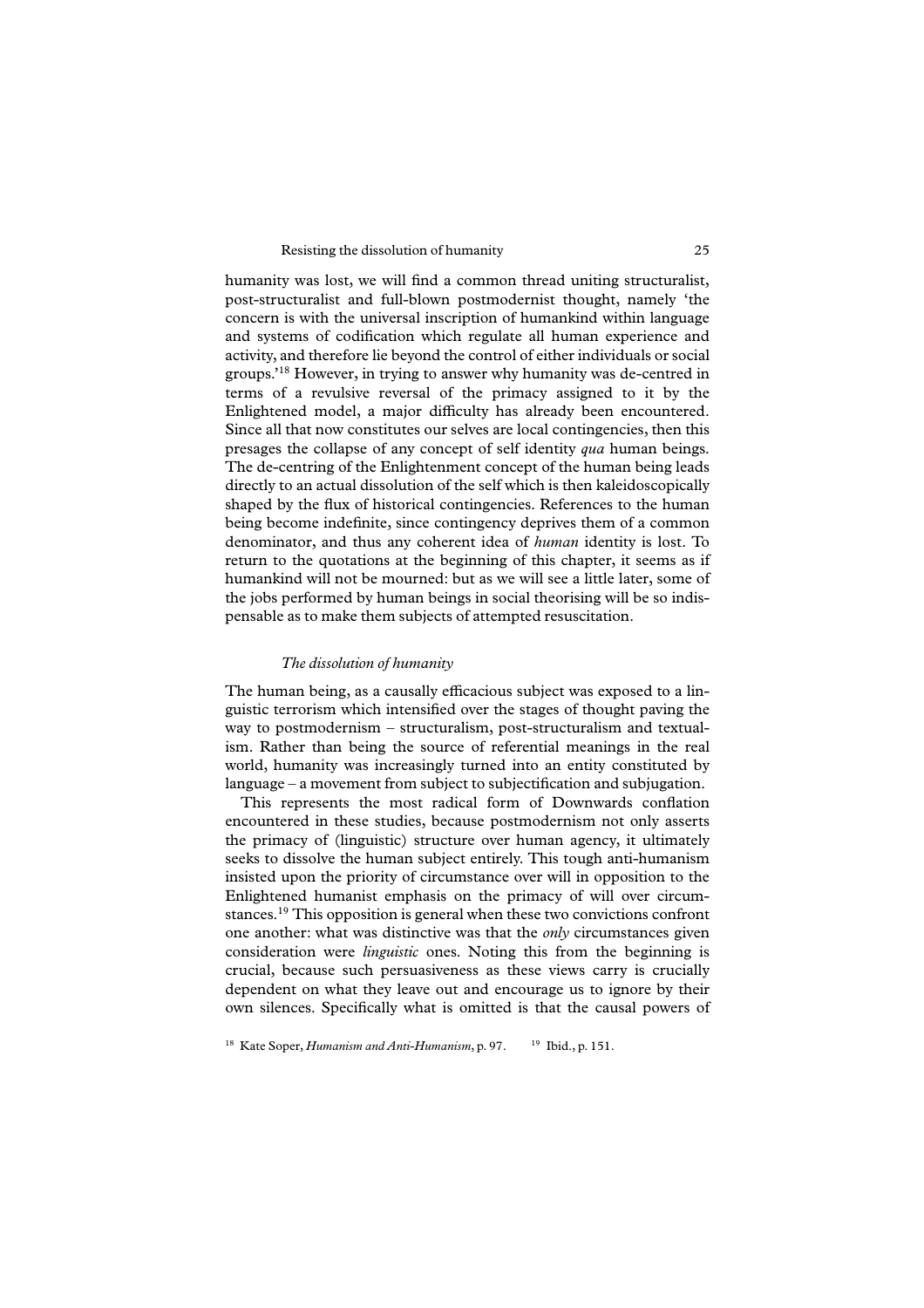social and cultural structures are of a different order from language, which is in no sense paradigmatic of them. As Anderson has argued, the exchange of words in no way models the exchange of women in kinship structures or of goods in the market economy for the latter cannot be 'defined in terms of exchange at all: production and property are always prior.'20

Certainly, the terms in which modern metaphysics had been cast since Descartes introduced a dualism between brute matter (what was there) versus human consciousness (what to do), which served to facilitate this one-sided concentration on the latter term amongst its postmodernist opponents. Realism, instead, challenges the dualism itself, particularly our inheritance of the is/ought distinction from it. As Collier argues, one could not make sense of the simplest intentional action, like making tea, unless it was taken for granted that the way things are does provide grounds for action.<sup>21</sup> In general, realists would claim priority for practice over language, which is the theme to which this whole book is devoted, but modernist metaphysics, rooted in the Cartesian *cogito*, begins from the opposite and non-practical conception of consciousness and experience and this non-practicality has ironically passed directly on to postmodernism. Yet the normal place of thought is as an aspect of practice. It can never be independent of reality as Cartesian thought is, since if it confronts no other, it cannot evade the concepts, theories, beliefs and so on which are lodged in the Cultural System. And the C.S. contains a whole series of emergent relationships between items which cannot be reduced to the relations between words, because once they have developed they can be expressed in an unlimited number of alternative words (consider the limitless semantic forms in which propositional contradictions between religious and scientific convictions can be expressed). It is not the word-to-word relationship which matters, but the logical relations of contradiction and complementarity in the 'systemic register' since these impinge upon the fundamental activity of holding an idea.

Saussure's 'exorbitation of language', $22$  follows the path of nonpracticality by severing the relationship between language and the world and holding the sign system to be a closed one. Signs are not prior to the relations between them, but themselves arise out of the play of differences between them. The system of *langue*, thus constituted, is 'radically arbitrary' to the world of objects. Therefore linguistic terms acquire identity, not by consistency of reference, but only in so far as they are

<sup>20</sup> Perry Anderson,*In the Tracks of Historical Materialism*, London, 1983, p. 43.

<sup>21</sup> Andrew Collier, 'Language, Practice and Realism, in Ian Parker (ed.), *Social Constructionism,Discourse and Reality*, London, Sage, 1998, p. 53.

<sup>22</sup> Perry Anderson,*In the Tracks*, p. 40.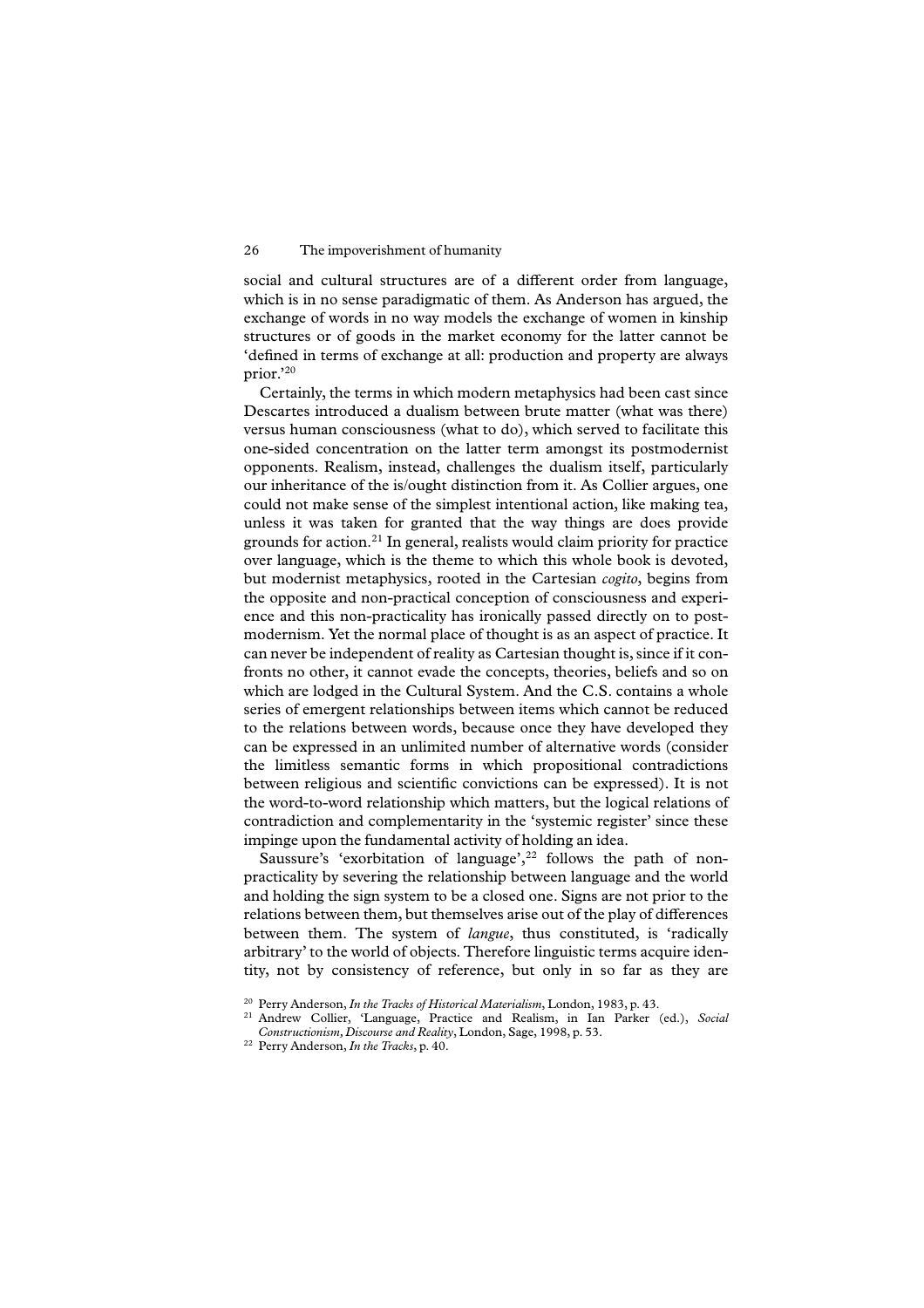differentiated from other signs by their differences. Hence the subject is no longer constitutive of *langue* by endowing words with meaning, that is referring to objects to which he has access. Rather meaning is now autonomous, it is not the creation of speakers who instead merely and 'passively assimilate' the system produced by the interplay of signifiers. In short, consciousness is necessarily mediated by discourse which transcends the human subject who has no exit from the linguistic system.

However, there are various ways in which Saussure's theory of meaning, as the play of differences between signifer and signified, was not hermetically sealed against the real world or the subjects' practical activity within it. Firstly, reality was not entirely banished. Signs after all signify something, and, although Saussure sought to confine these referents to 'ideas and concepts', reality kept obtruding, for how could the arbitrary nature of the signifiers 'boeuf' and 'ox' be articulated without the fact that these two terms referred to the same animal in reality? Secondly, he does not in fact manage to sustain the argument that all linguistic values stem entirely from differences, because which differences *count* depends upon the *practical* interests *of the subjects involved*. Thus in his famous 'Paris–Geneva–Train' example, this retains its identity for the passenger, although every carriage and engine changes, so long as it departs on that route approximately on schedule, but not for the trainspotter or maintenance staff. In short the barrier which was meant to exclude real world objects and the practical involvement of subjects proved ineffectual. Finally, the argument that words gain their meanings from their relation to other words, through the differences established, does nothing whatsoever to show that difference itself related to nothing in the world or that it is not our practical interests which prompt the establishment of differences. The numerous Inuit words for snow encode differences between impactable and powdery substances and only proliferate among a population which has a practical interest in such matters. These differences disclose information of utility to any who have an interest in *learning* them, even a trivial one like snowballing. Since real referents and practical human interests keep surfacing, Saussure had not produced a linguistic theory which demoted the subject from being the mediator of meaning and subordinated her to passively assimilating all meaning through discursive mediation.

Saussure had attempted to advance an anti-realist theory of meaning, uncoupled from any referential theory, since 'differences' were not meant to point to referents. Since what counted in language was the distinction between 'signifier' (word) and the 'signified' (concept), the subject was reduced to a very secondary role in the generation of meaning, since priority was accorded to the 'differences' themselves. However we have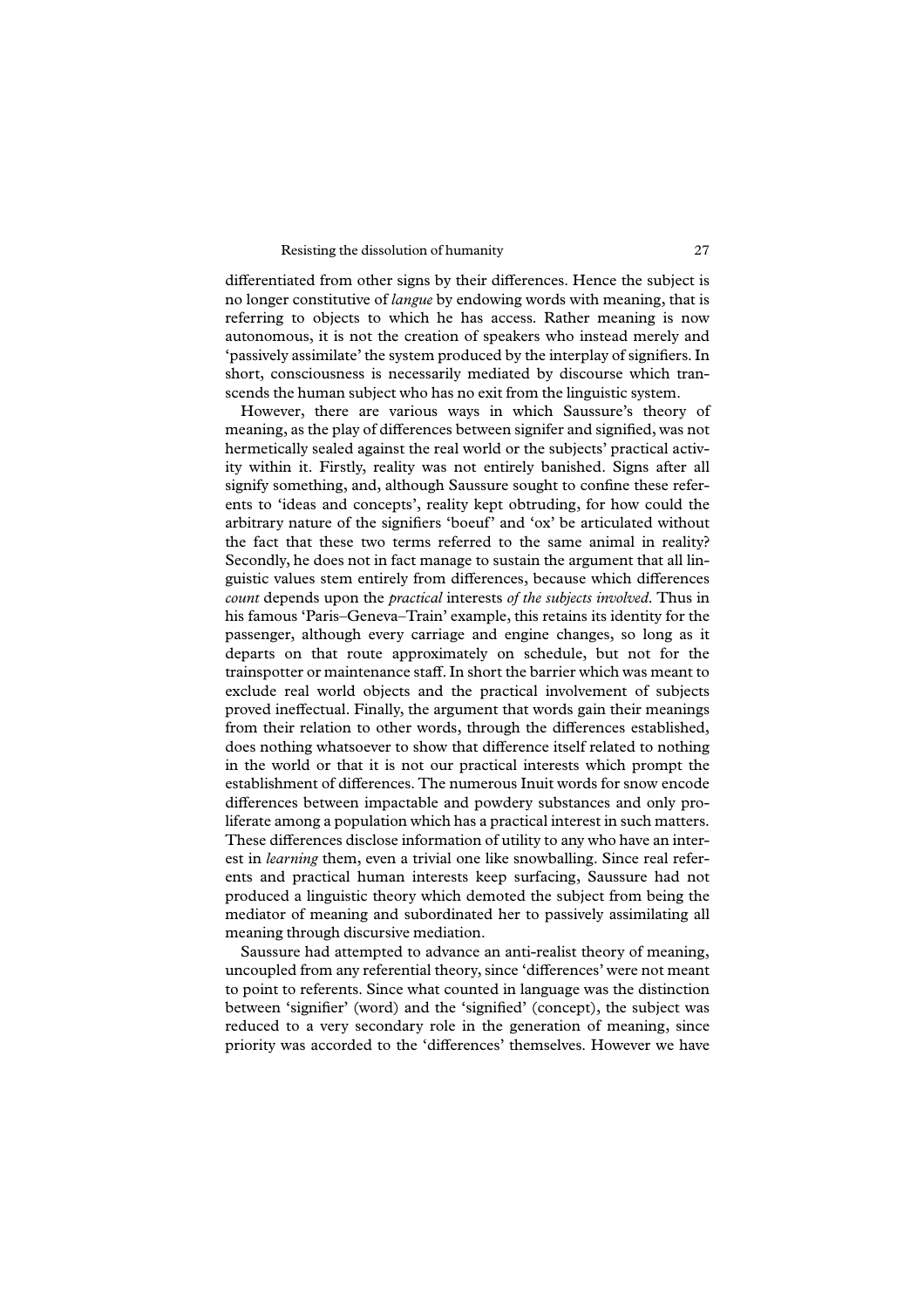seen that neither referents nor subjects were effectively excluded. The common denominator of the various structuralists, who linked back to Saussure, was to assign the subject to a more firmly based subordinate status. In the work of Lévi-Strauss, Althusser and Lacan, subordination consisted in conceptualising subjects as constituted by social forces beyond their control (whether the grid of the human mind, the forces and relations of production or the unconscious) and whose very subjectivity was constructed in language. Such forces render human consciousness irrelevant since it is now presented as the effect of a determinism which is outside both our conception (as lay actors) and control (as investigators).

The significance of Lévi-Strauss lay in his direct challenge to the notion that 'men make history' and its attempted replacement by autonomous processes, consisting of binary codes of signifiers (such as 'raw' and 'cooked'), which owed nothing to the intentional creation of meanings by human beings.

History, in short, does not record or discover meaning; it does no more than provide a catalogue which can serve as a point of departure in the quest for intelligibility. We must understand, that is, that there has been no progress of the kind that humanist historians suppose, no development of cognition, no dialectical process at work in human society, but merely the reformulation in numerous different guises of an essential structure of human knowledge – a structure which is, according to Lévi-Strauss, a closed system. Historical thought is simply the humanist mythology by means of which the 'civilised' or 'developed' world relates to the discontinuous, objective and immutable structure of brain and psyche.<sup>23</sup>

Therefore all forms of humanism are considered to be 'ideological' since they distortedly take our wholly superficial subjectivity seriously and thus deflect attention from the underlying social forces which alone have causal efficacy to Lévi-Strauss.

An identical process of transcending subject and object is inscribed in Althusser's two basic propositions: that individuals are not themselves constitutive of the social process or history but are only its *träger*, and that the consciousness or subjectivity of the subject is constructed in ideology. The former insists that we are not the 'makers of history' but only the supporting material which energises the process. Thus it is that the

structure of the relations of production determines the *places* and *functions* occupied and adopted by the relations of production, who are never anything more than the occupants of these places, insofar as they are the supports (*Träger*) of these functions. The true 'subjects' (in the sense of constitutive subjects of the process) are therefore not these occupants or functionaries, are not, despite all appearances, the 'real men' – *but the definition and its distribution of these places and functions. The true 'subjects' are these definers and distributors: the relations of produc-*

<sup>23</sup> Kate Soper, *Humanism and Anti-humanism*, p. 99.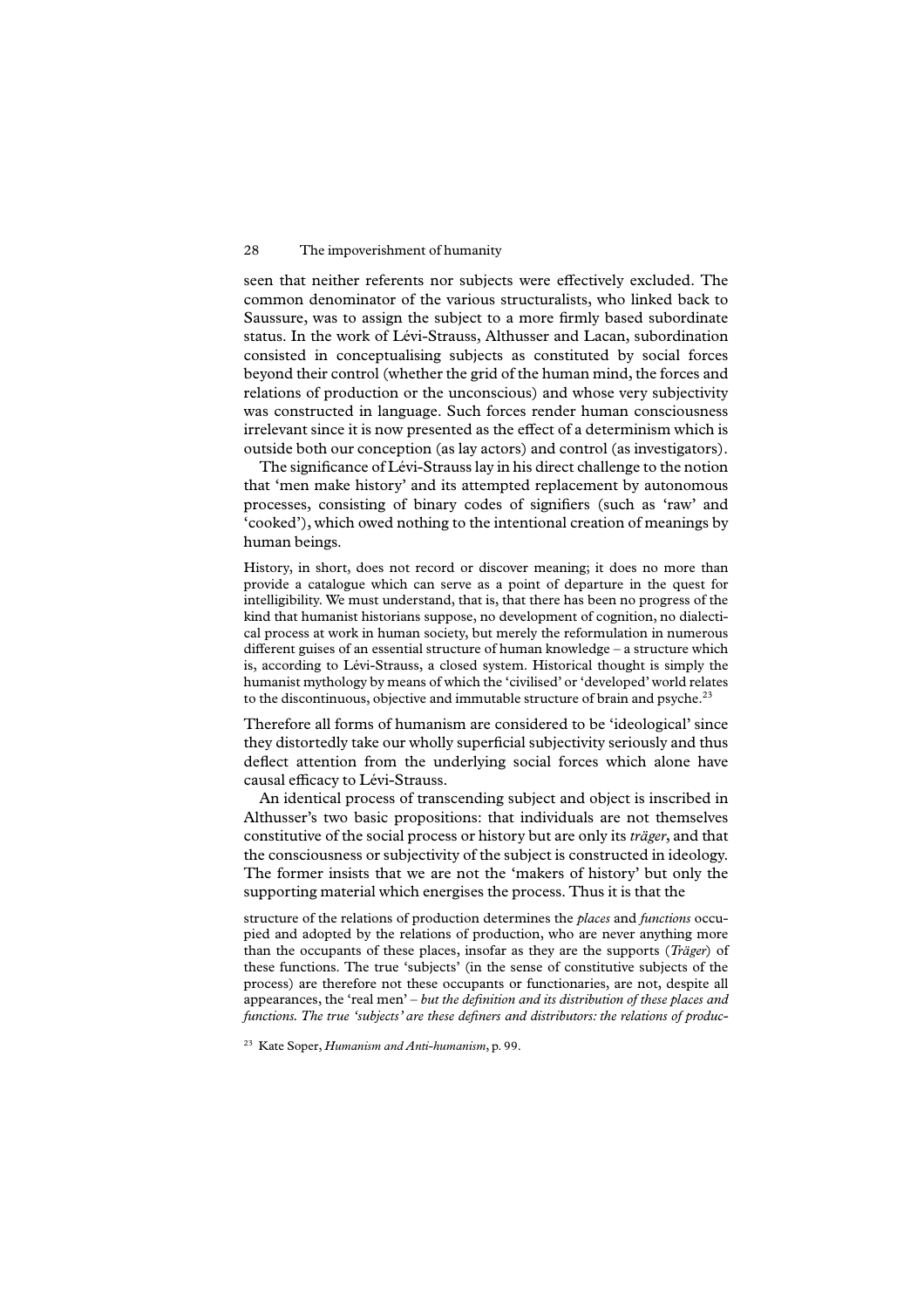*tion* (and political and ideological social relations). But since these are 'relations', they cannot be thought within the category *subject.*<sup>24</sup>

Secondly, everything about the concrete historical individual(s) and their experience is actually subject*ed* to these relations and therefore human subjectivity is the subordinate product of these social forces. Subjectivity and the misrepresentation of ourselves *as* subjects are ideological constructs, ways in which we are formed and from which we cannot escape. Here Althusser is careful to specify that we are not directly produced by effects of the economy, but rather by functional ideological apparatuses whose task is to produce subjects whose consciousness is appropriate to the positions they occupy. This is not the place to start questioning what hidden hand ensures the *functionality* of ideological (or repressive) state apparatuses in providing the non-material pre-conditions of production. But it is the point to note why Althusser advances two distinct but related theses, the first about social positions and functions and the second about ideological mediation which equips people for these roles.

Now both Mepham<sup>25</sup> and Collier<sup>26</sup> have argued that the force of the first argument is that it is collective class action which 'makes history', rather than individuals, and this gels with Althusser's own protestation that he never sought to deny the existence of human beings. The use of '*Träger*' applied not to concrete reality, but to deeper structural mechanisms which could only be grasped by this abstraction of our being to become nothing but 'carriers'. Yet the problem remains, for who now does the 'grasping'? It looks as though real human beings have been readmitted (in concrete reality though not in functional theoretical abstractions), in which case why are they not deemed the real history-makers? Alternatively, if we can *only* reflect upon ourselves *as Träger*, then how can we (collectively is irrelevant) attempt to transform the structures dominating us? If that is the only way we can experience our existence, then how is it possible to talk about individuals being in need of liberation from such domination? *Träger* are not *human* beings, but without humanity they must lack any real interests in being liberated. It seems as though the human being gains readmission, but the price of that is to accord him the power of 'making history'.

This is the dilemma, either complete structural determinism where people are quite irrelevant to political change has to give way, or the beings who are deemed to be so constituted have to be affirmed as nonhuman, in which case why does it matter what happens to puppets?

<sup>24</sup> L. Althusser, *Reading Capital*, p. 180.

<sup>25</sup> John Mepham, 'Who Makes History', *Radical Philosophy*, 6, 1973.

<sup>&</sup>lt;sup>26</sup> Andrew Collier, *Scientific Realism and Socialist Thought*, Hemel Hempstead, Harvester Wheatsheaf, 1989, ch. 3.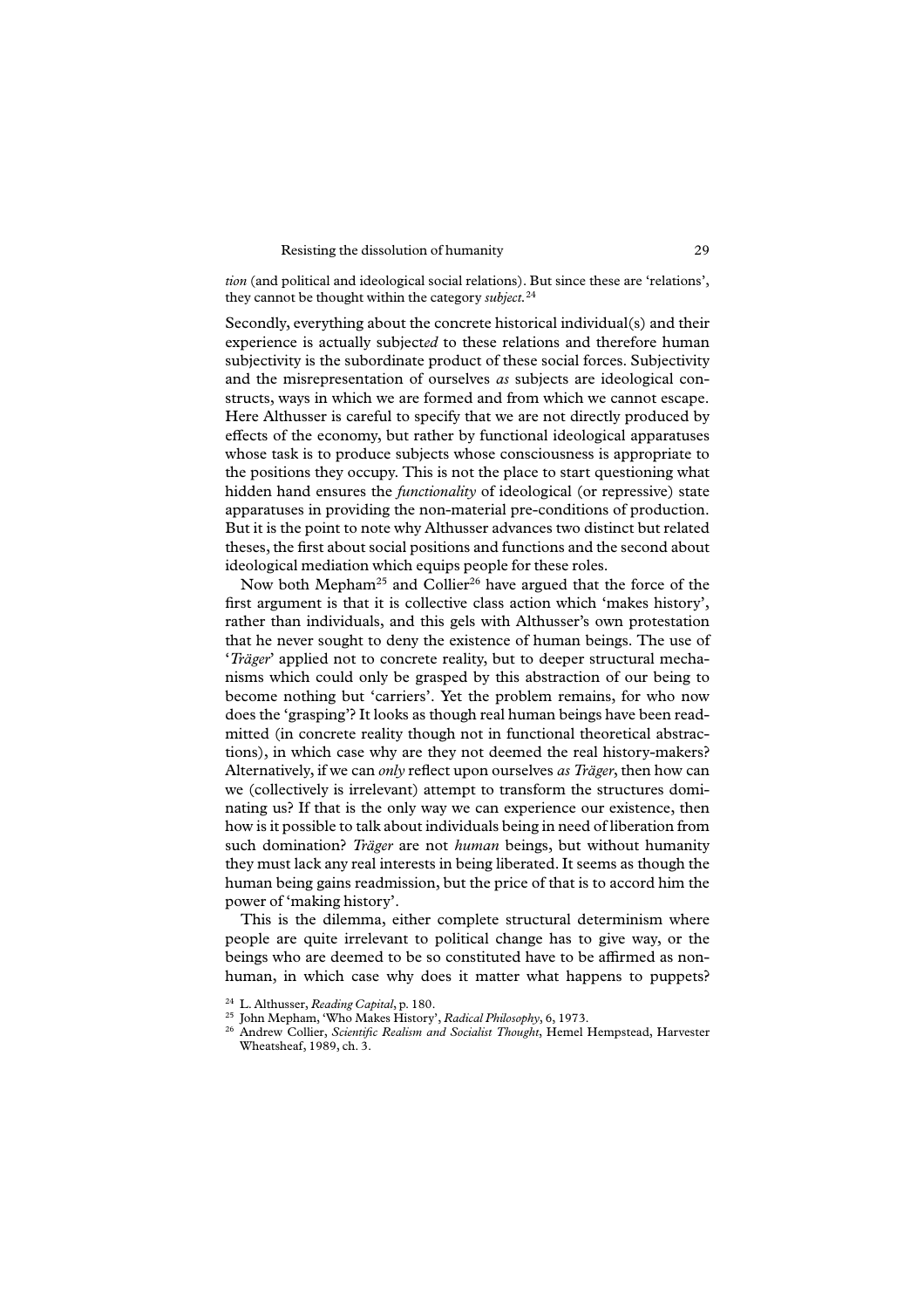Certain British neo-Althussarians like Paul Hirst<sup>27</sup> have taken the latter tack by denying that we are a 'unity of consciousness', but in the process have had to sacrifice any reason for advocating socio-economic change. The case for 'letting the men back in' is logically and politically strong, but it is incompatible with a structuralism in which they only feature as systemically constituted effects.

The same dilemma is found in Lacan's linguistic Freudianism, where the sign is given sovereignty over the mind itself and its desires. He maintains that we only become human by a socialised induction into a cultural order, which is linguistic in form. Thus, for example, gender differences are discursively constructed, but its bearers are only gendered subjects by courtesy of the cultural order and thus via their subordination to language. Once again, if it is not by reference to a prior and non-discursively constituted humanity, how can he consistently condemn the victimising effects of socialisation? The 'subjects' so constituted are incapable of knowing their victimisation and *who* is the Jacques Lacan who reveals it, and *where* epistemologically is there for him to stand in the terms of his theory?

The advent of the post-structural and eventually postmodern dispute with structuralism challenged its residual humanistic premises and sought to eliminate problems like the above which stemmed from a 'lurking subject' which had not been thoroughly expunged. Once again the prime device was a reconceptualisation of language to eradicate any notion of it as the transparent source of representation which derived from some determinate relationship between consciousness and reality. (For, as has been seen, nothing precluded Saussure's 'differences' from being referential or human practical interests from disclosing this.) Now Foucault declared that 'the question of language seems to lay siege on every side to the figure of man.'28

However, this siege involved four consecutive moves on the part of Foucault, Derrida and Baudrillard. Firstly, an ontological denial of the relationship between discourse and reality, which effectively blocked any access to reality, meaning of course natural reality (since things social were transmuted, as is typical of idealism, into discourse itself). This move entailed a radical version of the 'epistemic fallacy' where ontology is collapsed into epistemology, such that what is, becomes synonymous with knowledge claims about it (or being is subordinated to knowing). The second move then cut any epistemological connection between discourse and truth and between discourse and linguistic referentiality. The third involved detaching textual 'knowledge' from a 'knowing subject' and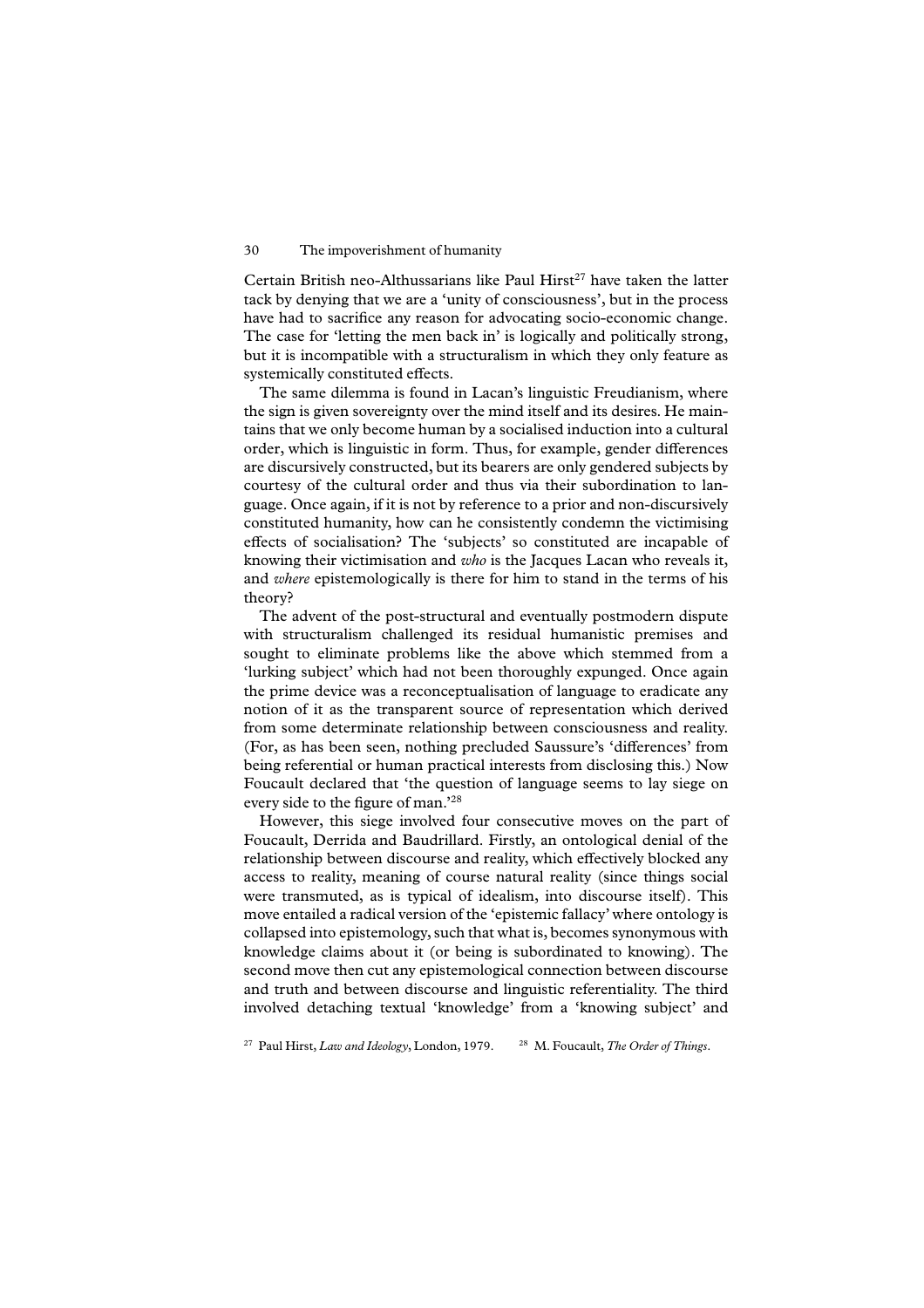severed all links between traditional philosophical anthropology and culture. Finally, having eliminated the human subject, it was then possible to 'de-structuralise' completely because, unconstrained by human properties of the 'subject' with which it deals, theoretical discourse was no longer limited by any call to 'order'.

It is worth looking briefly at each move, particularly to pinpoint where some hesitated whilst others moved on. The latter were willing to demolish the social sciences in any recognisable form as a simple corollary of the 'death of man'. Others sought to re-cast these disciplines and, equally necessarily, had to re-consider a stay of execution. This division is crucial to my argument, which at this stage can be presented as a parting of the ways between Foucault and Derrida. Since the first two moves find them in considerable unanimity, neither can have anything in common with realist social theory. Nevertheless, their subsequent differences represent very different challenges to it.

Firstly then, we find ontology suspended in Derrida's aestheticising of language where all texts have no more grounding in reality than the literary genre. Foucault is equally willing to endorse the 'epistemic fallacy' when he argues, in connection with mental illness, that the point is to 'dispense with things' in favour of 'things said', that is discourses which have no limitation by virtue of the way things are. The severing of epistemology from truth is also shared via the nature of what discourse is held to be. Thus, Foucault can claim that his lengthy disquisition on the Panopticon was metaphor rather than penal history, whilst Paul de Man has rightly argued that in Derrida's thought 'literature turns out to be the main topic of philosophy and the model of the kind of truth to which it aspires'.29 Indeed the whole practice of deconstruction deprives theoretical texts of cognitive content and thus truth claims, hence according them the status of rhetorical devices, indistinguishable from rhetoric in literature.

The third point is the crucial one. To Derrida, the 'text' swings free from the 'knowing subject', for it has no determinate meaning which depends upon its authorial origin. Neither does it carry any unequivocal meaning, but is only the source of 'differences' and their alteration. Thus all signification is relieved of a signified, of any particular concept or idea which had its genesis in a human subject: instead the 'subject is subordinated to the endless play of difference'.30 The early Foucault endorsed this conclusive demotion of subjects from constitutive to constituted status and rendered them impotent as 'knowing subjects', since what was available to be known was independent of these socially created

<sup>29</sup> See Christopher Norris, *Deconstruction: Theory and Practice*, London, Methuen, 1982, p. 21. <sup>30</sup> Alex Callinicos, *Against Postmodernism*, Oxford, Polity Press, 1989, p. 75.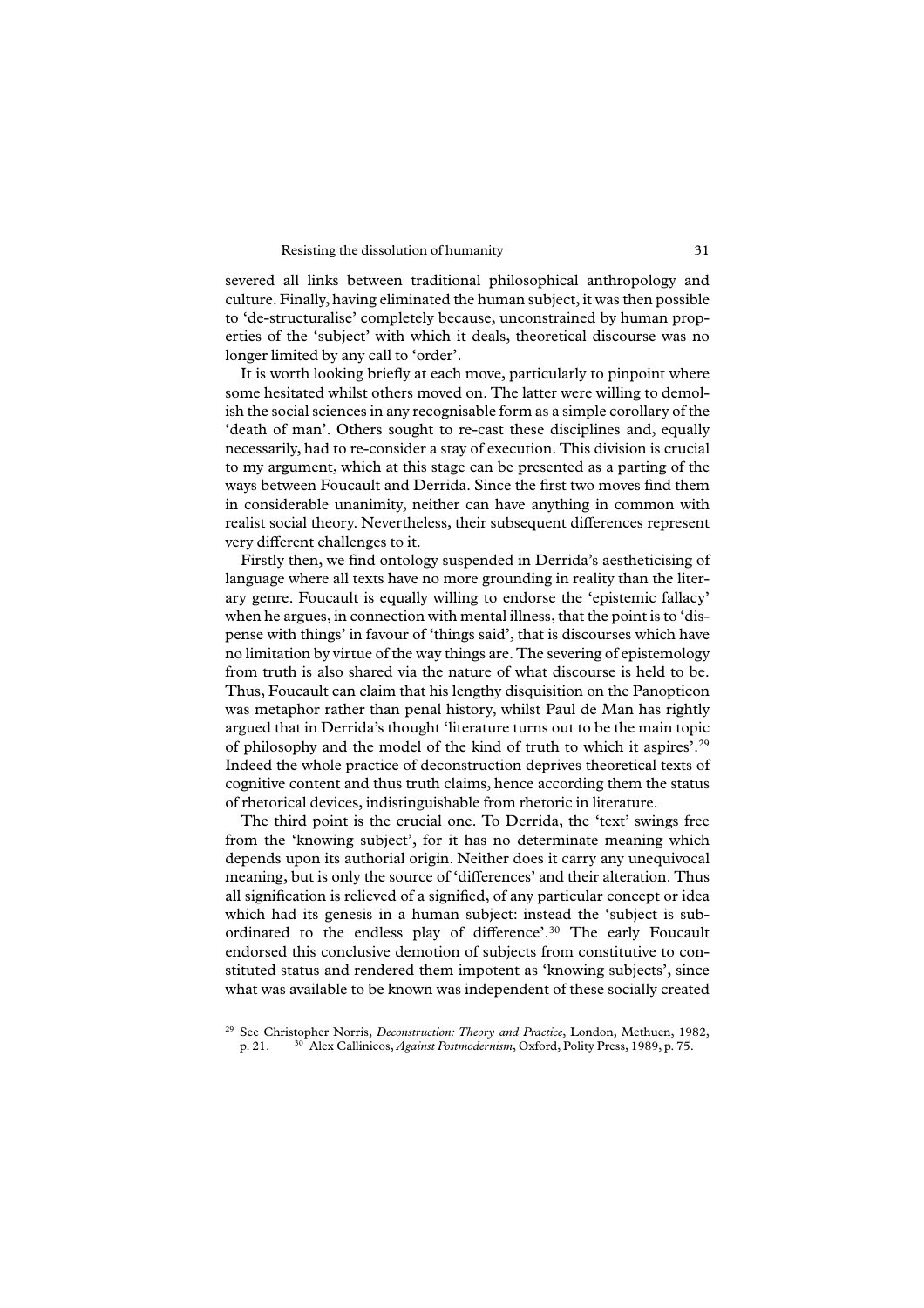knowers. Hence his argument that 'The individual is not a pregiven entity which is seized on by the exercise of power. The individual, with his identity and characteristics, is the product of a relation of power exercised over bodies, multiplicities, movements, desires, forces.'31 What he knows, or even that he knows, has nothing to do with his powers as a 'knower', for the only property left to the subject is epistemological malleability. Their very subjectification is therefore a social gift which is predicated upon their subjection to social forces: what they think they know is what they have been disciplined to believe.

Where the fourth move bids to take us need not detain us here, namely into Baudrillard's 'hyperreality'. 'With distinctions dissolved between objects and their representations we are left only with "simulacra". These refer to nothing but themselves. Media messages, such as TV ads, are prime examples. This self-referentiality goes far beyond Max Weber's fears for a disenchanted, detraditionalised world. Signs lose contact with things signified; the late twentieth century is witness to unprecedented destruction of meaning. The quest for some division between the moral and the immoral, the real and the unreal is futile.'<sup>32</sup> Since as a realist, I agree about this futility, I am much more interested to return to the third move and to examine Foucault's hesitations over making it. If he refused to do so, having already made the first two moves, where does that leave human subjects and the disciplines which ultimately deal with them?

In the seventies Foucault had forcefully claimed that the individual is not a pregiven entity seized upon by the exercise of power: power operates by a process of constitution of people and thus he effectively denies that 'there remains any progressive political potential in the idea of an autonomous subject'.<sup>33</sup> Simultaneously, however, he vituperates against the 'carcerial' society which subordinates them. His condemnation of this form of our constitution does seem to call for an 'anthropology' which is at odds with the disciplinary culture operating in this manner. Especially if resistance is to have a locus, then this needs to be predicated upon a self which has been violated, knows it, and can do something about it. Yet his early work precluded precisely this. In order to account for why power can be and is resisted, and thus to retain his own critical stance towards it, he has to reintroduce premises about the natural desires of people which means withdrawing the earlier view that humanity is in no respect an entity – in place of a being, one of whose properties is to resist those things done to it which are contrary to its nature.

<sup>31</sup> M. Foucault, *Power/Knowledge: Selected Interviews and Other Writings*, Brighton, Harvester, 1980, pp. 73–4.

<sup>32</sup> David Lyon, *Postmodernity*, Buckingham, Open University Press, 1994, p. 16.

<sup>33</sup> Peter Dews, 'The New Philosophers', *Radical Philosophy*, 24, 1980, p. 87.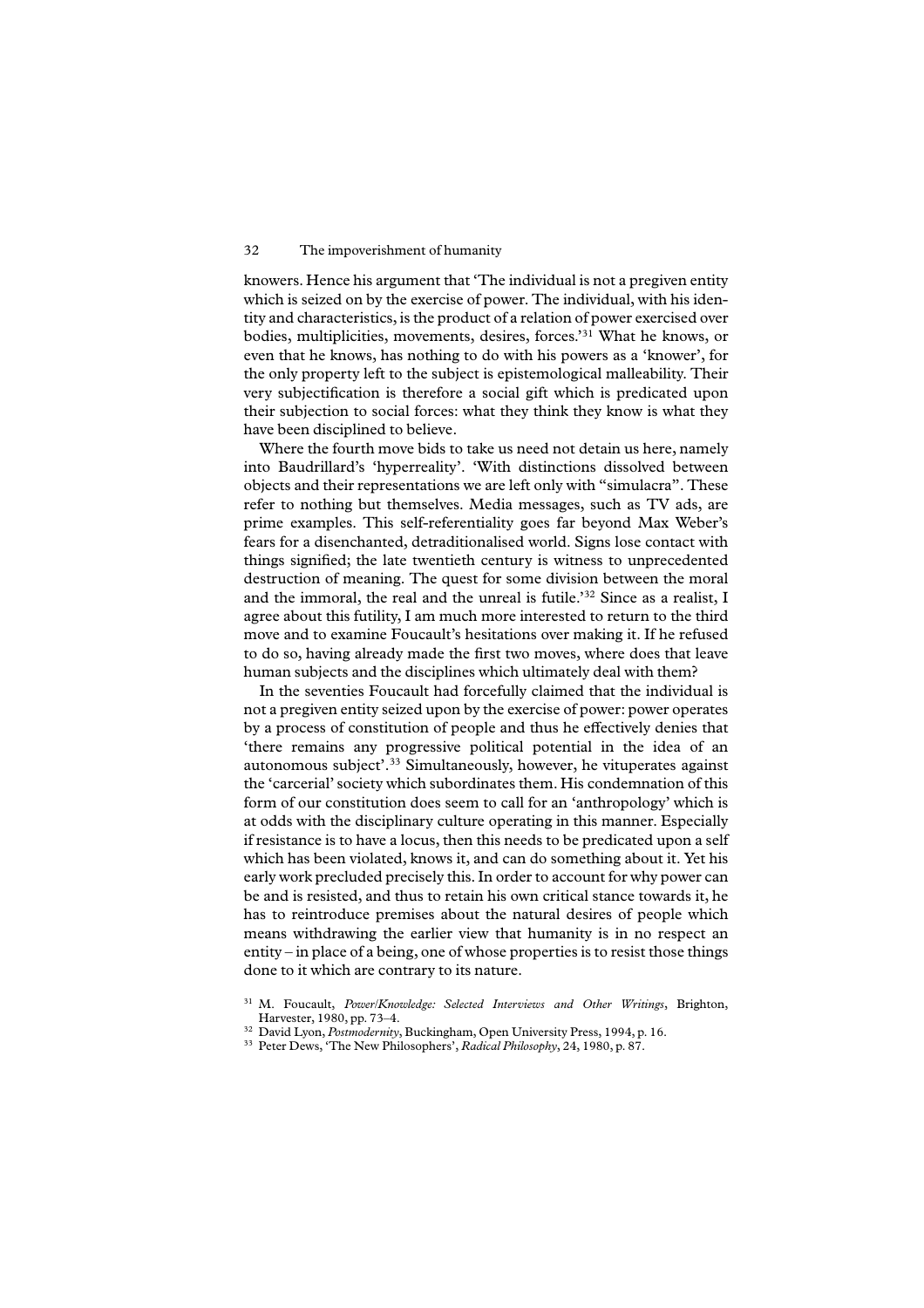In his last writings, Foucault appears to have bitten the bullet and spat out 'move three' above, by now accepting an anthropological entity, a real subject, which confronts culture as a 'knowing subject', capable of agential resistance. In a late essay on 'The Subject and Power', he conceded that 'power is exercised only over free subjects, and only insofar as they are free. By this we mean individual or collective subjects who are faced with a field of possibilities in which several ways of behaving, several reactions, and diverse comportments may be realised.<sup>34</sup> This re-turn to the 'philosophy of the subject' is increasingly marked in the second and third volumes of the *History of Sexuality*, published in the year of his death.

He characterised this as a 'theoretical displacement' away from the conflated 'power/knowledge' complex and towards 'truth-games in the relation of self to self and the constitution of oneself as a subject'.<sup>35</sup> In exploring the idea that the truth concerning the subject is found in sexuality and thus tracing the history of changing sexual conceptions (as in Greek practices of self-mastery), he introduces new notions of 'arts of existence' or the 'technology of the self'. Some<sup>36</sup> have sought to 'rediscipline' this work into the foucauldian mainstream. They argue that these are demonstrations of variable subjectivities whose very relativity to changing social forms only underscores the absence of a prior and universal human nature. However, this interpretation cannot sit well at all with Foucault's last preoccupation, namely that 'everyone's life become a work of art' – a democratic version of Nietzsche's aim.<sup>37</sup> Yet in both thinkers, what is there to form (and how can the self play any part in this formation) unless the existence of a prior self, primitive to this process, is finally conceded? If there is no antecedent self, one cannot become 'someone' but only 'something' and this again collapses back into a passive process of socialisation and subjugation.

Yet, as Callinicos argues, the readmission of the human self means conceding a great deal. By 'thus acknowledging the irreducible distinctness of persons, however, we have gone a long way towards setting limits to the process of self-creation. My particular characteristics circumscribe my likely achievements. If I am tone-deaf or blind then I cannot appreciate, let alone produce music or painting respectively. My past actions – an act of personal or political betrayal, for example – may give a shape to the rest of my life which is, quite simply, inescapable. My bad temper may bedevil

<sup>34</sup> M. Foucault, 'Afterword' to Dreyfus and P. Rabinow, *Michel Foucault: Beyond Structuralism and Hermeneutics*, Brighton, Harvester, 1982, p. 221.

<sup>35</sup> M. Foucault, *L'Usage des Plaisirs*, Paris, 1984, p. 12.

<sup>36</sup> L. Ferry and A. Renaut, *La Pensée 68*, Paris, 1985, pp. 150f.

<sup>37</sup> M. Foucault, 'On the Genealogy of Ethics', in P. Rabinow, *The Foucault Reader*, New York, Pantheon, 1985, p. 350.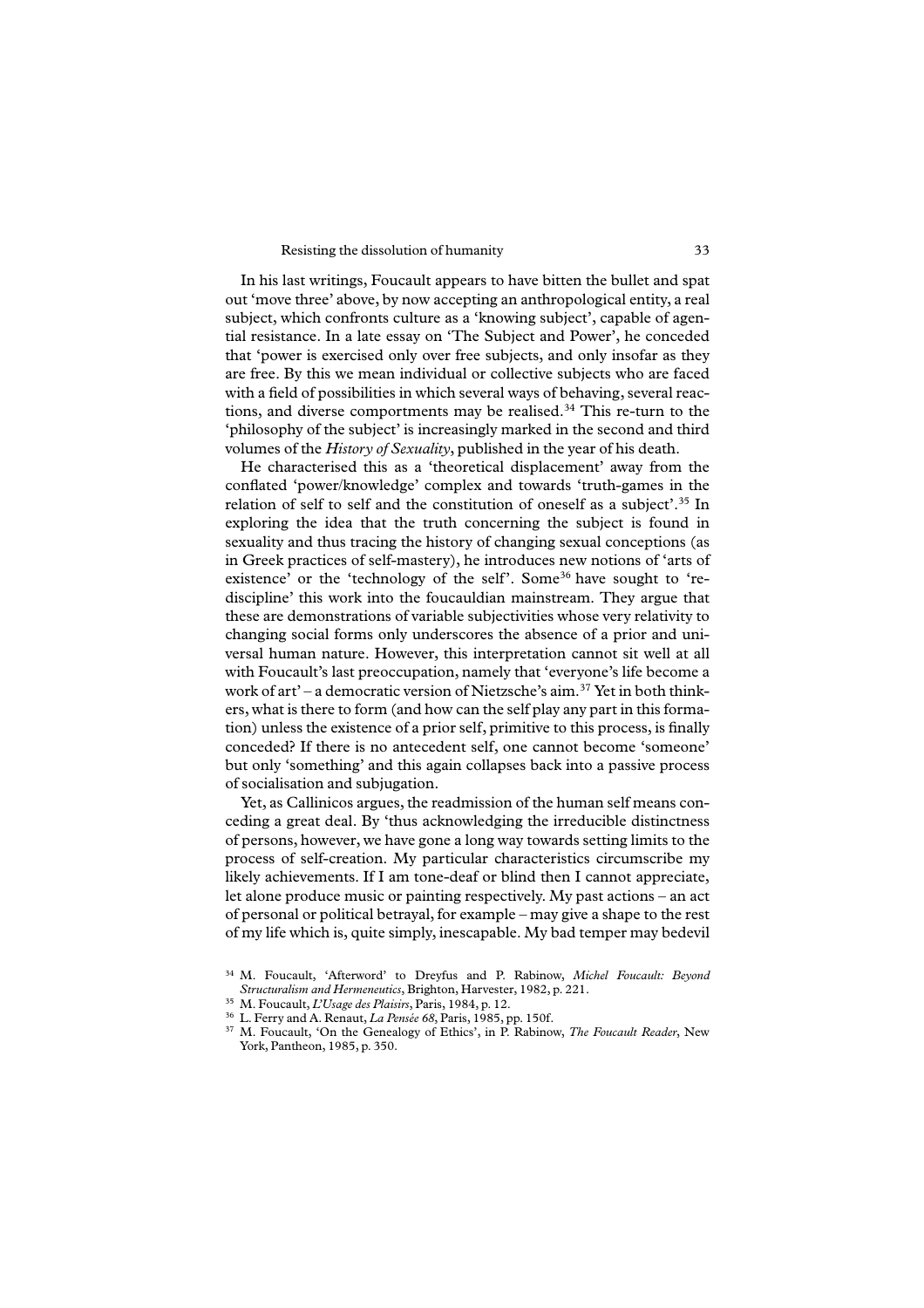my personal life, helping to undermine my most important relationships with others . . . the process of making sense of one's life . . . is constrained by the facts of one's character and history.'38 This then takes one of poststructuralism's central thinkers full circle back to the point where Foucault readmits the autonomous human subject, since 'he' has proved indispensable to resistance, to progressive political potential and to creativity – all of which assume people doing things rather than having things happen to them.

Now 'the body +' is a fairly standard anchorage of the human being (leaving aside those like Parfit who deny we have a unique physical identity; only the psychological continuity of our mental states over time).<sup>39</sup> The contentious element is 'plus what?' With the readmission of the autonomous self into postmodern theorising we can explore the answer which is reluctantly given by Rorty. He takes up the late foucauldian project of self-formation and self-enrichment within the same confines of moves one and two (anti-realism and a pragmatic view of truth).

In parallel he wishes to conceptualise the self anti-foundationally, that is without any fixity of human nature, but only one plastically constituted in discourse. Because he completes the design which Foucault only gestured towards, we can examine his project of making oneself conversationally. In it I will seek to establish two propositions:

- (i) that the project of aesthetic self-redefinition and self-enrichment is *logically* incoherent without a self to unify this enterprise,
- i(ii) that *substantively* there is an inescapable appeal to the notion of the human being, which does underpin his argument.

## **II Rorty: the ineradicable face of humanity**

I want to establish that, despite Rorty's post-foundational picture which is in full communion with the French movement to 'decentre the subject', the move cannot be completed. The aim is to replace the 'I', of the *cogito* by the 'we' of conversation, so that we exist as intersections of transient public interpretations, but there 'is nothing which *has* these interpretations, just as there is no uninterpreted reality these are interpretations *of* '.40 In other words, the self is dissolved into discursive structures and would seem to be denied agency if the 'I' is merely a conversational construct and not something given. It cannot be given because there are no 'essential features' of life, no timeless truths about the human condition,

<sup>38</sup> Alex Callinicos, *Against Postmodernism*, p. 90.

<sup>39</sup> Derek Parfit, *Reasons and Persons*, Oxford University Press, 1984.

<sup>40</sup> Charles B. Guignon and David R. Hiley, 'Biting the Bullet: Rorty on Private and Public Morality', in Alan Malachowski (ed.), *Reading Rorty*, Blackwell, Oxford, 1996, p. 344.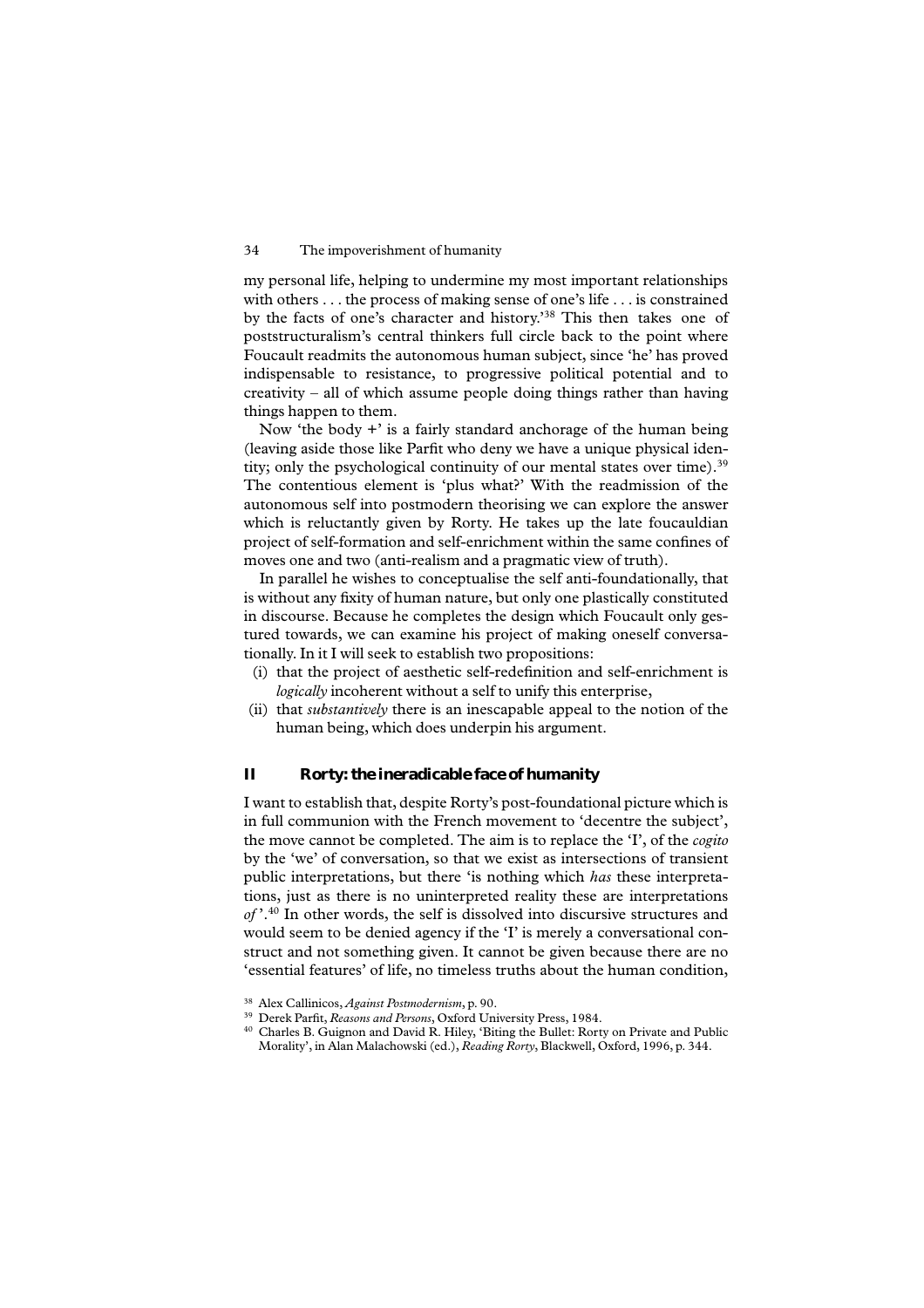our own or any one else's. Since life is 'a tissue of contingent relations, a web which stretches backward and forward through past and future time', it is not 'something capable of being seen steady and whole.'41 Thus there is nothing of ourselves to 'discover'. If all our insights are culled from current language-games, it follows that our own self-interpreting activities are transitory. This is the consequence of Rorty's 'ubiquity of language'.

His definition of the self re-echoes this decentring, for it is simply 'a network of beliefs, desires, and emotions with nothing behind it – no substrate behind the attributes'. A self 'just *is* that network' which is also 'a network constantly reweaving itself', $42$  in a 'hit or miss way' in the face of environmental pressures. There are major problems here. To begin with, Rorty wishes to make this reweaving the heroic action of 'strong poets', yet in denying the existence of a 'master weaver', which as Hollis points out used to stand for our self-consciousness, how does agency pertain to a network which *passively* adjusts to its environment, let alone it being accorded heroic moral responsibility for what it becomes? $43$ Simultaneously, the process of 'reweaving' is presented as *hyperactive*, for as we have no internal fixity, then we can envisage ourselves being completely transformed. Yet as Bhaskar has rightly argued, a 'total transformation would leave the discursive agent and her community without the linguistic resources to recognize or refer to her achievement; nor could it be literalized in the community unless there were some continuity or overlap in usage. "Overcoming" is always piecemeal and partial-transformation, not replacement; and it respects the existential intransitivity of the self or past to be overcome.'44

However, Rorty never makes the essential distinction between things (including people) which do change (to some degree), and therefore require a new description which may be incommensurable with the old, and things which remain unchanged (including people) but which can be re-described in potentially incommensurable ways. It is crucial not to conflate these two, the transitive and the intransitive. Rorty wants to incline towards the former (all is transitive), but sometimes has to mean only the latter because of our intransitive embodied continuity, amongst other things. Yes, we undergo certain changes, such that I hope I can describe myself as a 'wiser woman' than the 'ingenue' who lived a quarter

<sup>41</sup> Richard Rorty, 'The Contingency of Selfhood', *London Review of Books*, 8, May 1986, pp. 14–15.

<sup>42</sup> Richard Rorty, 'Postmodern Bourgeois Liberalism', in Robert Hollinger (ed.), *Hermeneutics and Praxis*, Notre Dame University Press, Notre Dame, 1985, p. 217.

<sup>43</sup> Martin Hollis, 'The Poetics of Personhood', in Alan Malakowski (ed.), *Reading Rorty*, p. 249.

<sup>44</sup> Roy Bhaskar, *Philosophy and the Idea of Freedom*, Blackwell, Oxford, 1991, p. 66.